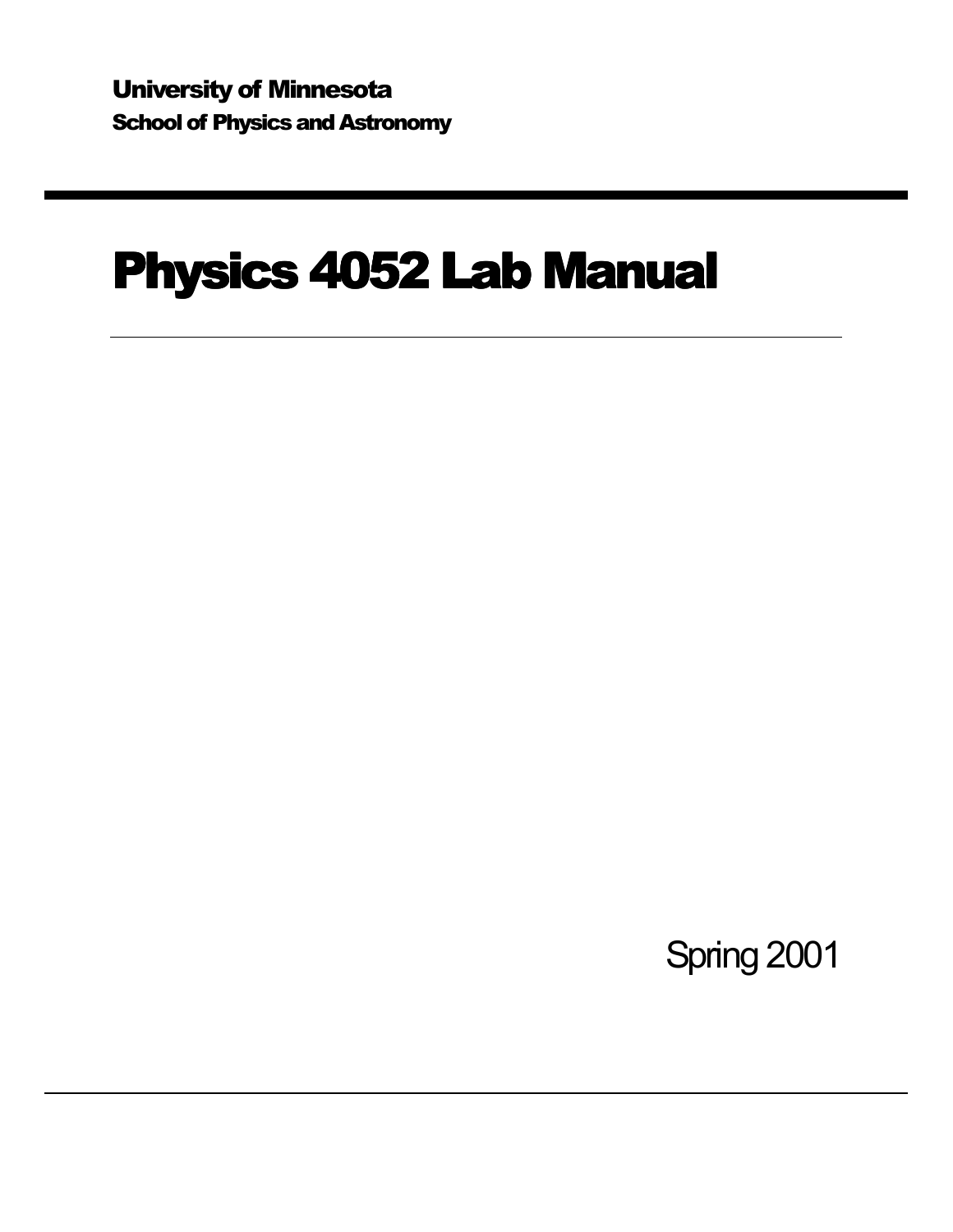# Appendix **Some Notes on the<br>A Statistical Treatment** Statistical Treatment of Data

by Prof. Keith Ruddick

#### Introduction

 As a general rule, a result quoted without any estimate of its uncertainty is useless. Its validity cannot be considered in any absolute way, or compared with other equivalent results. The purpose of these notes is to present an introduction to some of the techniques of error (uncertainty) analysis and of data reduction. The notes will necessarily be brief; many of the concepts should be already familiar. The topics, along with specific examples, will be covered at greater length in several lectures. Experimental usefulness, rather than mathematical rigor, will be emphasized.

 There are a great number of books which cover this subject at various levels: older texts which contain much useful background and presenting numerical methods for hand computations, and *newer* ones which provide actual computer programs (Library call numbers: Dewey 519, Lib.Cong. QA278). The *book Data Reduction and Error Analysis for the Physical Sciences* by P.R. Bevington and D. Robinson is at an appropriate level but presents programs in FORTRAN. Equivalent C programs can be found *in Numerical Recipes in C, The Art of Scientific Computing, 2<sup>nd</sup> Edition by W.H.Press,* B.P.Flannery, S.A.Teukolsky, W.T.Vetterling, although that book is somewhat mathematical in its approach.

# A.1. Significant Figures

 All numerical measurements or results must be expressed with appropriate significant figures, which express the precision of the number. For example, writing the values 1, 1.0, and 1.00 imply that the values lie between 0.5 and 1.5, 0.95 and 1.05, and 0.995 and 1.005, respectively.

A measurement and its experimental error should have the same significance, e.g.,  $273\pm6$  (or equivalently, ((273 $\pm$ 0.06) $\times$ 10<sup>3</sup>).

 When adding or multiplying two numbers with different precisions, for example, the precision of the result is determined by the number with the least precision. For example

 1.093 + 2.5 = 3.6 **not** 3.593 1.093 x 2.5 = 2.7 **not** 2.7325

Round-off errors will appear if you are not sensible. For example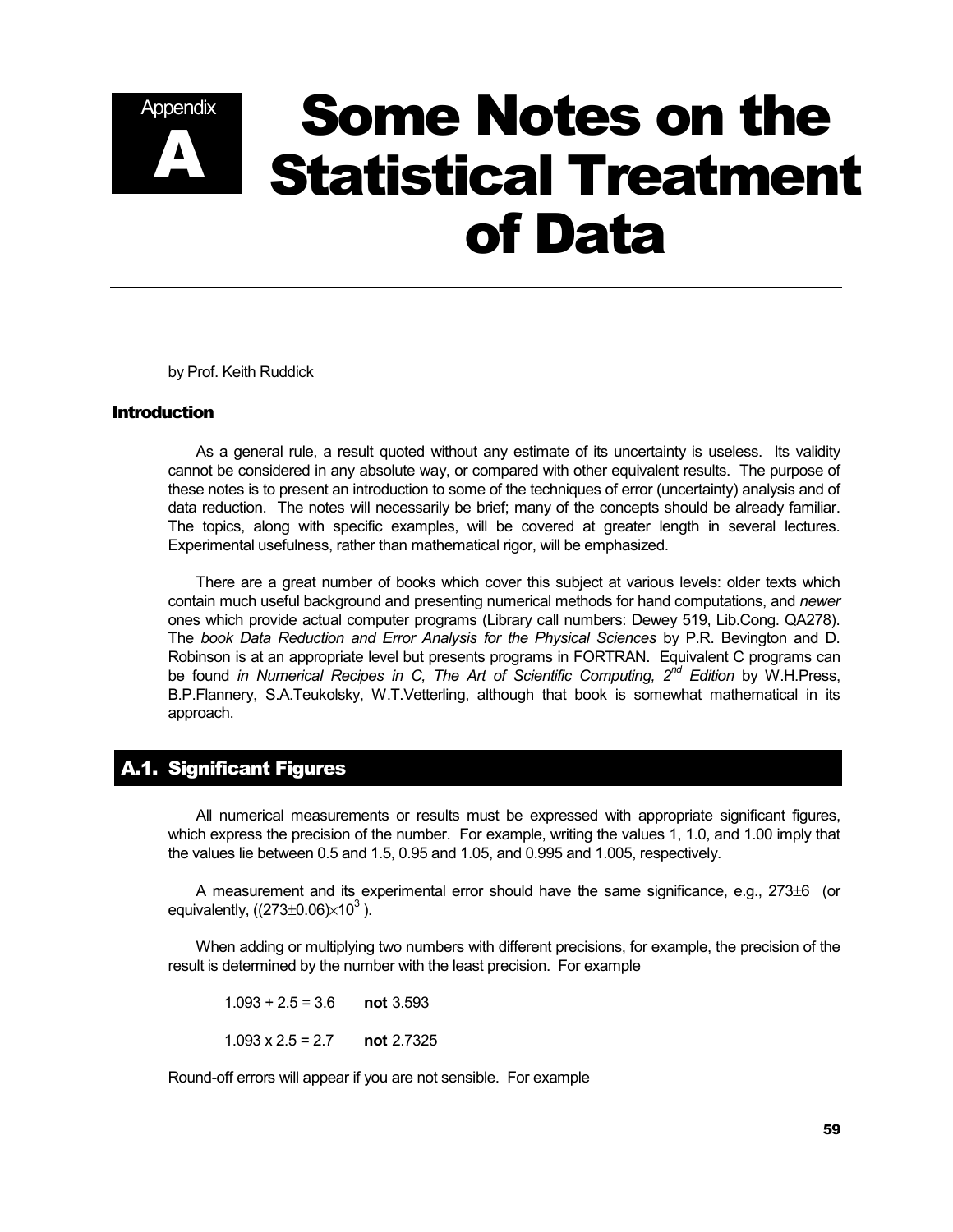0.98 x 1.04 = 1.02 **not** 1.0

In this case each number is known to a precision of about 10% and the result should express this fact. But

1.9 x 6.135 = 11.7 **not** 12 (Never throw precision away!)

 It is legitimate to quote an experimental result to one more significant figure than the experimental precision would dictate, since in a computation one significant figure is sometimes lost, as shown above. As a rule, however, errors are usually given to only 1 significant figure; an error itself has uncertainty and so it is meaningless to quote a high precision for it.

# A.2. Systematic vs. random errors

 All measurements have uncertainties. It is the aim of the experimenter to reduce these to a minimum. Apart from gross errors which lead to obviously wrong results, such as misreading the scale of an instrument, there are two classes of errors which must be considered, and their effects estimated. One of these is *random errors*: Whenever you make a series of independent measurements of some quantity, these measurements will generally be spread over a range of values, with about half the fluctuations lying above the "best" (or average) value, and half below. The range of the measurements is a measure of their precision. The source of these random errors can often not be identified directly, but can arise from errors in judgment when reading a scale to the smallest division, or from small fluctuations in temperature, line voltage, etc., which can affect the measuring instruments. Random errors can usually be treated by statistical analysis and form the basis of these notes.

*Systematic errors* can not be treated statistically. They can arise, for example, from miscalibrated instruments or occasionally from observer bias. A very common error made by students is to assume that the zero-point on an instrument scale really is zero. There is generally no reason to assume this, since the zeroing of any instrument is part of its calibration, along with setting any scales on the instrument. Corrections for systematic errors can often be made to the data provided their presence is known and understood. This is not always the case, however. Consider the table below, which shows the results of two sets of measurements of the length of a piece of wood, with two different rulers and on two separate occasions:

| <b>Ruler, Temperature</b> | Result (cm)     |
|---------------------------|-----------------|
| Steel, $10^{\circ}$ C     | $80.35 \pm .05$ |
| Plastic, 10° C            | $80.12 \pm .08$ |
| Steel 30 $^{\circ}$ C     | $80.17 \pm .05$ |
| Plastic, 30°C             | $80.06 \pm .08$ |

The quoted (random) errors in the data were presumably found by a suitable analysis of the spread of the measurements, but these data also contain some obvious systematic errors, related to the material of the ruler used, and to the temperature at which the measurements were made. (The measurements made with the steel ruler are greater than those with the plastic, and higher temperature results are smaller than those made at lower temperatures).

 What is the length of the piece of wood? Notice that measurements made with the same ruler have the same "precision", which is an indication of the exactness of the measurements made with that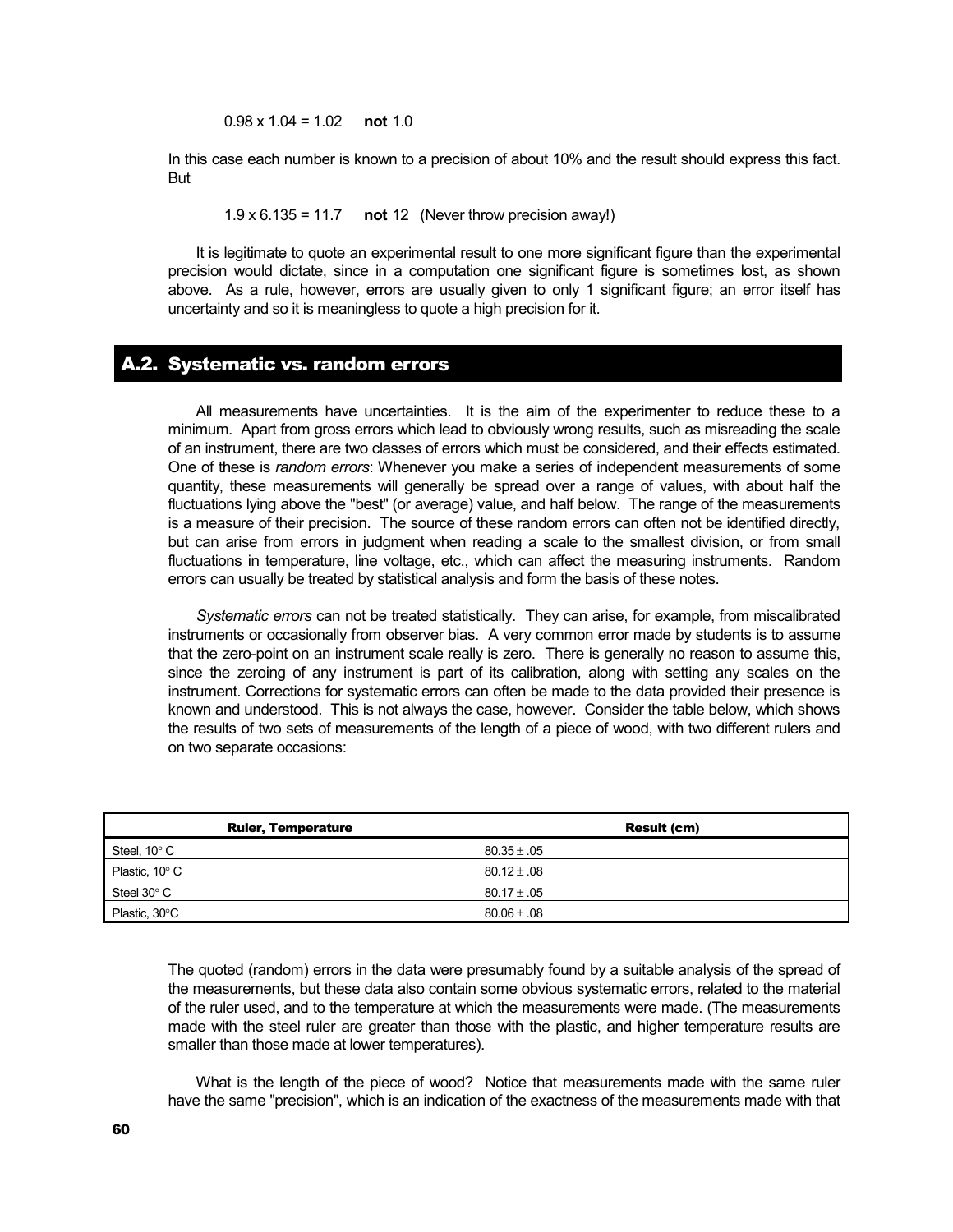instrument, but the ultimate "accuracy" of the measurement will depend on how well the experimenter is able to account for the thermal expansion of his rulers, and in the case of the plastic ruler, expansion due to the relative humidity of the air at the time of the measurement. These types of systematic error can often be removed from the data, e.g., if the appropriate expansion coefficients are known. Such corrections will not increase the precision of the experiment, but will increase the accuracy in the final result for the length of the piece of wood, which must presumably be quoted for a specific temperature. The quoted error must be increased to accommodate the additional uncertainties arising from the corrections. These are, of course, just estimates of the exact corrections.

 Very often, there are no specific rules to follow, and you must use your own good judgment in handling errors, especially systematic errors. As a guiding principle, be conservative, be honest with yourself and in the presentation of your results. The uncertainty in a result is usually expressed as a single number, but may often include an estimate of the both systematic and random errors, separately.

# A.3. Measurements of a Single Quantity: Random Errors

*N*

If a quantity  $x$  is measured many times  $N$ , the individual measurements  $x_i$  form a distribution from which the experimenter wishes to extract a "best" value for *x*. Usually, but not always, the "best" value is the mean  $\bar{x}$  of the distribution:

$$
\overline{x} = \frac{1}{N} \sum_{i=1}^{N} x_i
$$
\n(A.1.)

\nconstrained distribution, the "host" value might be the median, which is that point of the number of elements.

(For an asymmetrical distribution, the "best" value might be the *median*, which is that point above which half of the *xi* lie, with half below, or it might be the *most probable value*, which is the peak of the distribution. Of course, all three quantities are equivalent for a symmetrical distribution.) The spread or width of the distribution is an indication of the precision of the measurement. As a measure of this width we consider the deviations of the individual measurements from the mean, i.e.

$$
d_i = \overline{x} - x_i \tag{A.2.}
$$

From our definition of  $\bar{x}$ , the sum of the deviations must equal zero. The mean deviation, defined in terms of the magnitudes of the deviations:

$$
\overline{d} = \frac{1}{N} \sum_{i=1}^{N} |\overline{x} - x_i|
$$
 (A.3.)

is often useful, but a more useful measure of the dispersion of a measurement is the *standard deviation* σ. The variance of the distribution  $σ²$  is the average of the squared deviation:

$$
\sigma^2 = \frac{1}{N} \sum_{i=1}^{N} (\bar{x} - x_i)^2
$$
 (A.4.)

The standard deviation is then the square root of the variance, or the root mean square of the deviations.

 To be more mathematically correct, we should recognize that the measured distribution is a "sample" distribution, which will be different every time we make a different series of measurements of *x*, rather than the "parent" distribution for which the mean is the exact, or "true" value. The best experimental estimate of the parent or "true" standard deviation is given by:

$$
\sigma = \sqrt{\frac{1}{N-1} \sum_{i=1}^{N} (\bar{x} - x_i)^2}
$$
 (A.5.)

61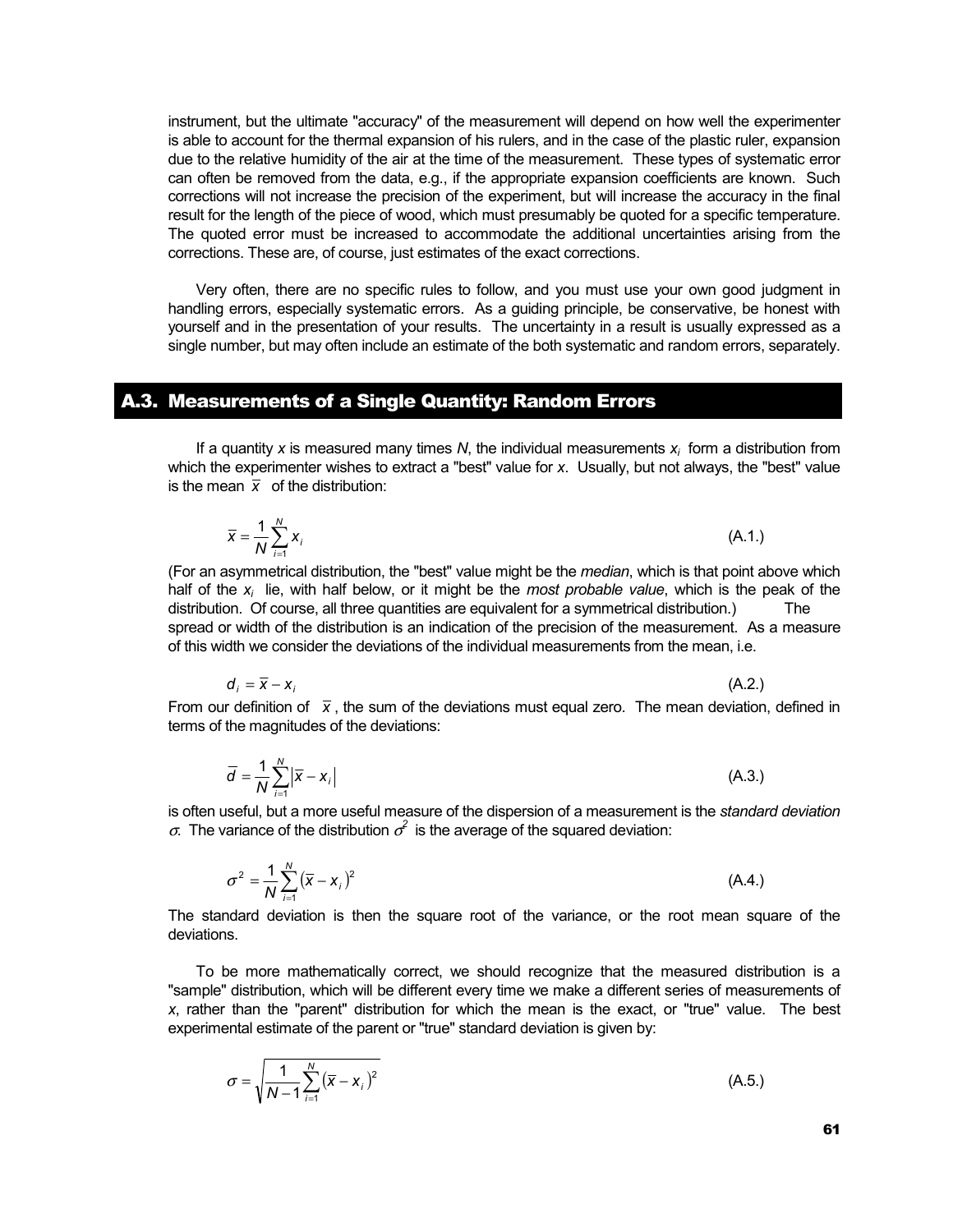The quantity N -1 is the *number of degrees of freedom* in the problem, which equals the number of data points minus the number of fit parameters. If you ever have to worry about the difference between  $\sqrt{N}$  and  $\sqrt{N-1}$  in your data, then the data are probably not very good!

Note that this  $\sigma$  is a measure of the uncertainty in a *single* measurement; it measures the width of the distribution of all measurements and is independent of the number of measurements! But, clearly, the more times we make a measurement, the better we expect to be able to determine the mean. We shall show later that the standard deviation of the mean is given by:

$$
\sigma_{\overline{x}} = \frac{\sigma}{\sqrt{N}} = \sqrt{\sum_{i=1}^{N} (\overline{x} - x_i)^2}
$$
\n(A.6.)

i.e. in order to improve the accuracy by a factor 2, you must make 4 times as many measurements.

 Occasionally, the term *probable error* is used to describe the precision of a measurement. This is defined such that there is a 50% probability of exceeding this error if another measurement is made. It is a little greater than the standard deviation: The exact relationship between the two depends on the form of the distribution.

 We emphasize that these definitions are general, and apply to any distribution of measurements. There are specific theoretical distributions which can be used as models of actual data and which are very useful. We shall discuss them and their applicability shortly.

# A.4. Propagation of Errors

 Suppose we measure several quantities *a, b, c*,... each with its own standard deviation, σ*a,*σ*b,*<sup>σ</sup>*c* ... and then use these values to determine a quantity  $y = f(a,b,c...)$ . What is the standard deviation of the quantity *y*?

We can differentiate the function to find how changes ∆*a, ∆b, ∆c*... in each of the *a, b, c*... affect the value of *y*:

$$
\Delta y = \Delta a \left( \frac{\partial y}{\partial a} \right) \Big|_{bc...} + \Delta b \left( \frac{\partial y}{\partial b} \right) \Big|_{ac...} + ... \tag{A.7.}
$$

This is, of course, really the first term in a Taylor expansion, and corresponds to assuming that the partial derivatives do not change over the ranges ∆*a,* ∆*b*,... (For large errors, we must include terms in ∂<sup>2</sup> y / ∂a∂*b* and the cross terms, etc.)

If the function *y=ab*, or *y=a/b* for example, then

$$
\frac{\Delta y}{y} = \frac{\Delta a}{a} + \frac{\Delta b}{b} \qquad \frac{\Delta y}{y} = \frac{\Delta a}{a} - \frac{\Delta b}{b}
$$

respectively.

 In general, we do not know the absolute errors ∆*a,* ∆*b,* ∆*c*, in the measurements of *a,b,c,* but rather a quantity such as their standard deviations σ*a,*σ*b,*<sup>σ</sup>*c*, (or the probable errors). However, from the above equations it is intuitively likely that the variances should add in the form: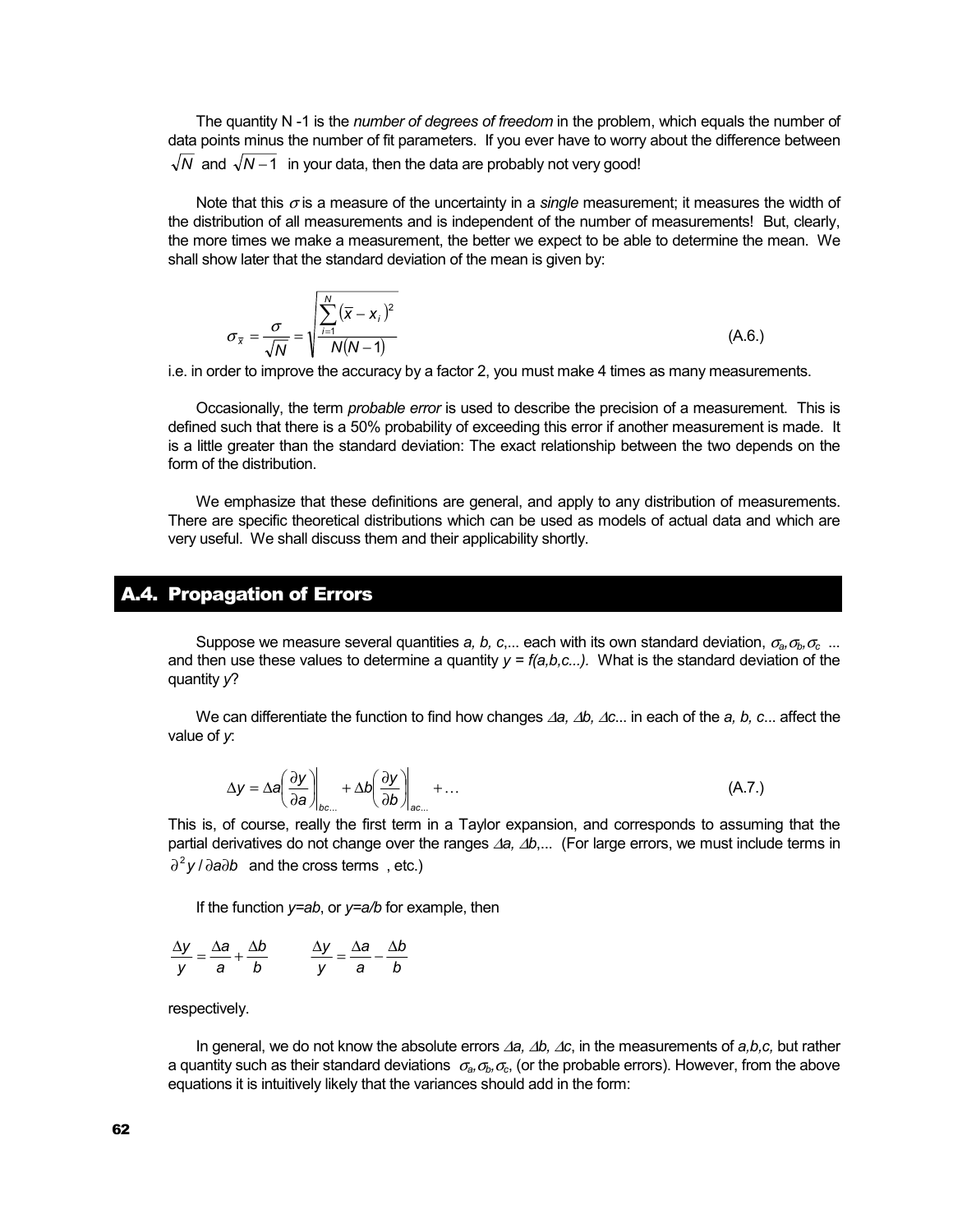$$
\sigma_y^2 = \sigma_a^2 \left(\frac{\partial y}{\partial a}\right)^2 + \sigma_b^2 \left(\frac{\partial y}{\partial b}\right)^2 \dots
$$
 (A.8.)

That this is indeed true follows from:

$$
\sigma_a^2 = \frac{1}{N} \sum_{i=1}^N (\overline{a} - a_i)^2 = \frac{1}{N} \sum_{i=1}^N \Delta a^2
$$
 (A.9.)

and then

$$
\sigma_y^2 = \frac{1}{N} \sum_{i=1}^N \Delta y^2 = \frac{1}{N} \sum \left[ \Delta_a^2 \left( \frac{\partial y}{\partial a} \right)^2 + \Delta_b^2 \left( \frac{\partial y}{\partial b} \right)^2 + \ldots + \Delta_a \Delta_b \frac{\partial^2 y}{\partial a \partial b} + \ldots \right]
$$
(A.10.)

which leads to equation A.8 if we neglect the cross-terms: This will be valid if the *a's* and *b's* are independent, but if they are related this correlation must be accounted for.

Thus, for example, for a function *y=abc*, or *y=ab/c*, we obtain:

$$
\frac{\sigma_y^2}{y^2} = \frac{\sigma_a^2}{a^2} + \frac{\sigma_b^2}{b^2} + \frac{\sigma_c^2}{c^2}
$$
 (A.11.)

and for *y=a+b+c*:

$$
\sigma_y^2 = \sigma_a^2 + \sigma_b^2 + \sigma_c^2 \tag{A.12.}
$$

#### A.5. Some Important Distributions

#### a) Binomial Distribution

 Consider an experiment, such as tossing a pair of dice to obtain two sixes. The experiment has only two possible outcomes, with probability p for success, and probability  $q=(1-p)$  for failure. (Obviously, in this case *p*=1/36 and *q*=35/36). For a series of *N* such experiments, the probability of throwing sixes for the first *k* times, say, and then not throwing sixes for the remaining *(N-k)* times is

$$
Prob = p^{k} q^{(N-k)} = p^{k} (1-p)^{(N-k)}
$$
 (A.13.)

But if we ask what is the chance of obtaining a pair of sixes for any *k* out of *N* tries, in any sequence, we must multiply the above expression by the number of ways this may occur. The result is known as the binomial distribution:

$$
P_B(p,k,N) = \frac{N!}{k!(N-k)!} p^{k} (1-p)^{(N-k)}
$$
 (A.14.)

It is left as an exercise to the student to prove this, and to show that the mean and variance of the distribution are given by:

$$
\overline{x} = Np \tag{A.15.}
$$

$$
\sigma^2 = Np(1-p) \tag{A.16.}
$$

#### b) Poisson Distribution

 The binomial distribution becomes unwieldy for large *N*. But in the very common situation where *p* is very small, (remember that the mean  $\bar{x} = Np$ ), it can be approximated by the Poisson distribution, which has a much simpler analytic form. This distribution is: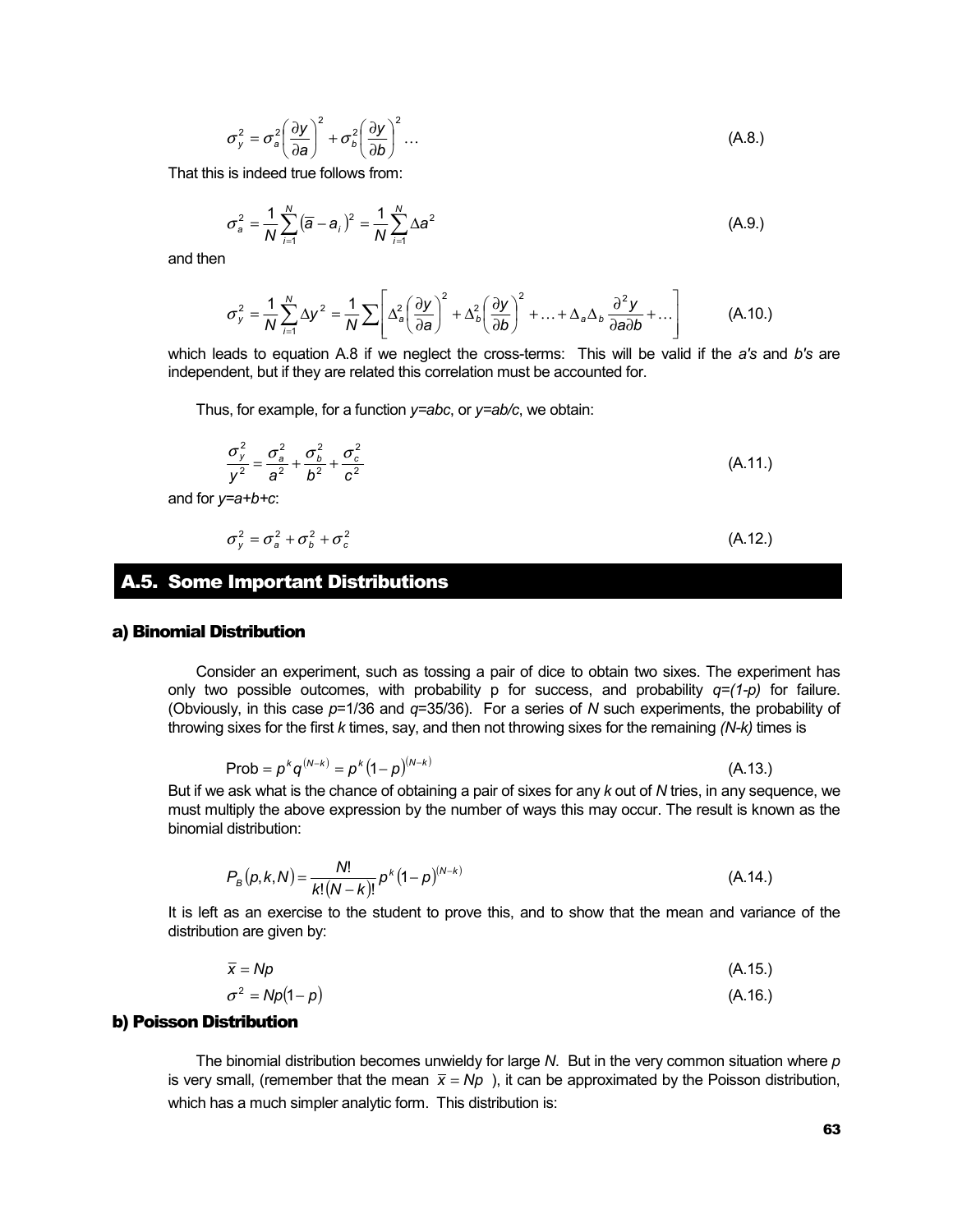$$
P_p(x,\overline{x}) = \frac{\overline{x}^x}{x!} e^{-\overline{x}}
$$
 (A.17.)

The variance of this distribution is  $\bar{x}$ , (from  $\sigma = \sum (\bar{x} - x)^2 P(x)$ , so that the standard deviation of the mean  $\bar{x}$  is  $\sqrt{\bar{x}}$ . A Poisson distribution is then completely specified by its mean  $\bar{x}$  and its standard deviation  $\sigma = \sqrt{\overline{x}}$ .

 Both the binomial and Poisson distributions are asymmetric, and they are also discrete. The Poisson distribution is especially useful in determining the statistics of radioactive decay, where in general, *N*, the number of parent nuclei is enormous, and the probability of decay is small. It gives the statistics of the number of decays observed in a given interval, so that, for example, if 100 counts are observed in a given time interval, the standard deviation will be  $\sqrt{100} = 10$ . Beware, however, the thoughtless application of this rule at very low rates: it is the square root of the mean of the *parent* distribution that gives the standard deviation. For 100 counts, the rule works well because the mean probably lies in the range 90 to 110 and taking a square root then yields close to the same answer for  $\sigma$ . But if you obtain 1 count, say, in a given time interval, the mean is not well-determined from this single measurement, and actually has a reasonable chance of being anywhere from about 0.1 to 3. So you cannot say that the  $\sigma$  is 1 in this case. The Poisson distributions for means of 0.1 and 3.0 are shown in Figures A.5a and A.5b.



#### c) Gaussian Distribution

When  $\bar{x}$  becomes large, the Poisson distribution becomes very symmetric and eventually can be expressed in a more useful form, the *Gaussian distribution*, often referred to as the *normal distribution:*

$$
P_G(x,\overline{x},\sigma) = \frac{1}{\sigma\sqrt{2\pi}}e^{\left[\frac{(\overline{x}-x)^2}{2\sigma^2}\right]}
$$
(A.18.)

This is a continuous function in *x*, so that the probability of any measurement falling within an interval *dx* around *x* is given by:

$$
dP_G = P_G(x, \overline{x}, \sigma)dx\tag{A.19.}
$$

The probability of a measurement lying  $1\sigma$ ,  $2\sigma$  from the mean, respectively, is 0.683, and 0.954. This is illustrated in Figure A.5c. It is also easy to show that  $1\sigma$  = 1.48 x the probable error.

 The Gaussian distribution forms the basis of most error analyses, especially because of its simple analytical form. It represents many experimentally observed distributions extremely well; in practice,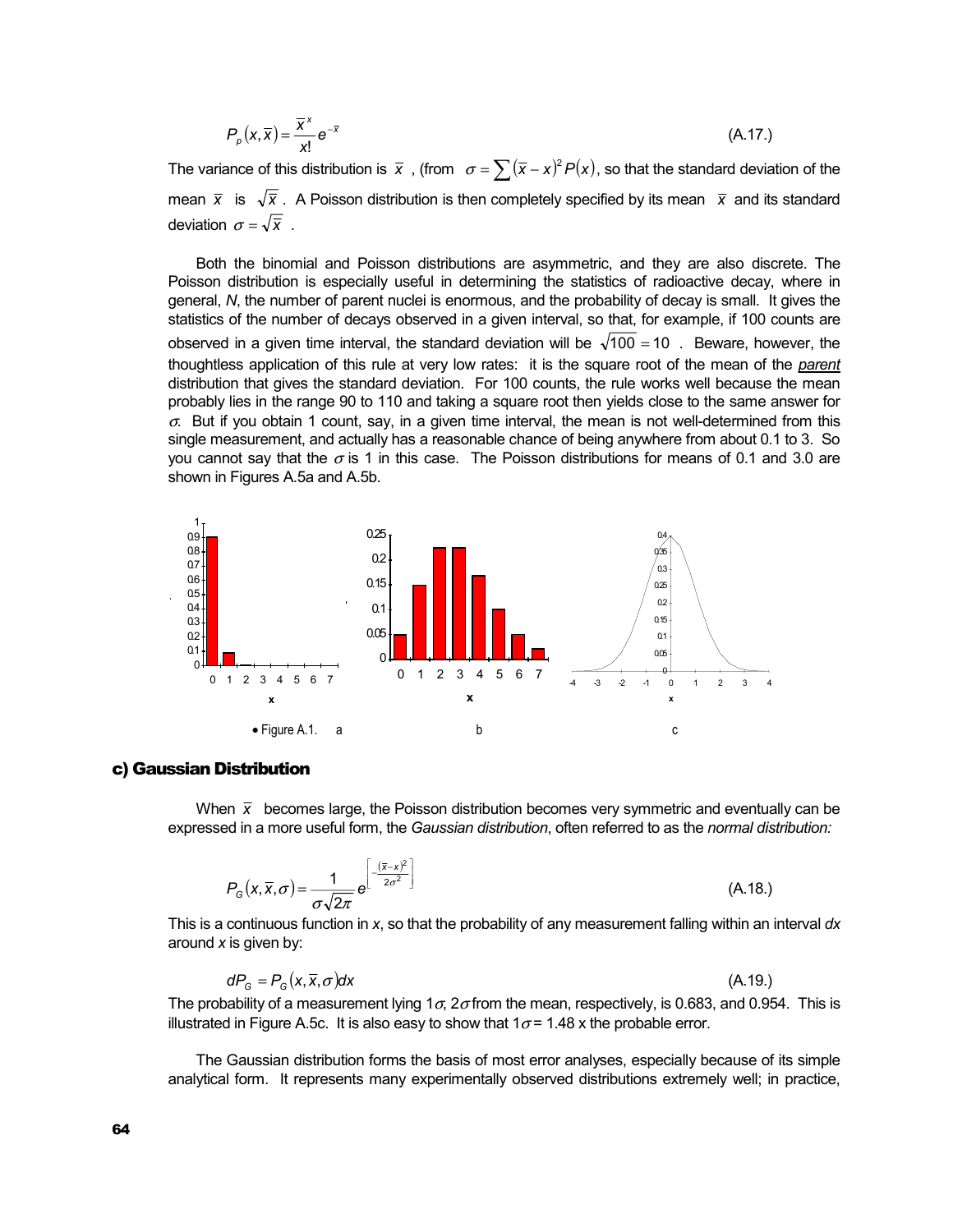however, there are often longer tails in an experimental distribution than predicted by the formula above.

# A.6. Estimating the Mean And Its Error: Method of Least Squares

 We previously asserted that the "best" value from a symmetric distribution of measurements is the *mean* of the measurements. It is simple to show that this choice corresponds to minimizing the variance of the distribution. i.e.:

$$
\sigma^2 = \frac{1}{N} \sum_{i=1}^{N} (\bar{x} - x_i)^2
$$
 (A.20.)

from which

$$
\frac{d\sigma^2}{d\overline{x}} = \frac{1}{N} \sum_{i=1}^{N} (2\overline{x} - 2x_i)
$$
 (A.21.)

Setting this equal to zero as the condition for a minimum in  $\sigma^2$  , we find:

$$
2N\overline{x} - 2\sum_{i=1}^{N} x_i = 0 \qquad \text{i.e.} \qquad \overline{x} = \frac{1}{N} \sum_{i=1}^{N} x_i \tag{A.22.}
$$

This is an example of the *principle of least squares*: the "best" value from a distribution of measurements is that which corresponds to minimum variance, (i.e. the least sum of the squares of the deviations). The principle of least squares is itself a consequence of *the principle of maximum likelihood*, which is at the foundation of much of the field of statistics, as we shall now show:

Suppose we have a (Gaussian) distribution with mean  $\bar{x}$ . The probability of obtaining any given measurement x<sub>i</sub> within the range dx<sub>i</sub> is:

$$
P_i = \frac{1}{\sigma \sqrt{2\pi}} e^{\left[-\frac{(\overline{x} - x_i)^2}{2\sigma^2}\right]} dx_i
$$
 (A.23.)

and then the probability of obtaining a particular distribution of measurements  $x_1, x_2, \ldots x_N$  is:

$$
P(x_1, x_2... x_N) = P(x_1)P(x_2)...P(x_N) = \prod P(x_i) = \left(\frac{dx}{\sigma\sqrt{2\pi}}\right)^N e^{\left[-\sum_{i=1}^N \frac{(\bar{x}-x_i)^2}{2\sigma^2}\right]}
$$
(A.24.)

This probability is a maximum when the exponent is a minimum, which corresponds to the least squares condition.

#### Weighted Mean

If each measurement in the expression for the total probability has a different  $\sigma_i$ , then the exponent which must be minimized is:

$$
\sum_{i=1}^{N} \frac{(\overline{x} - x_i)^2}{2\sigma_i^2}
$$
 (A.25.)

Differentiating this with respect to  $\bar{x}$  then gives: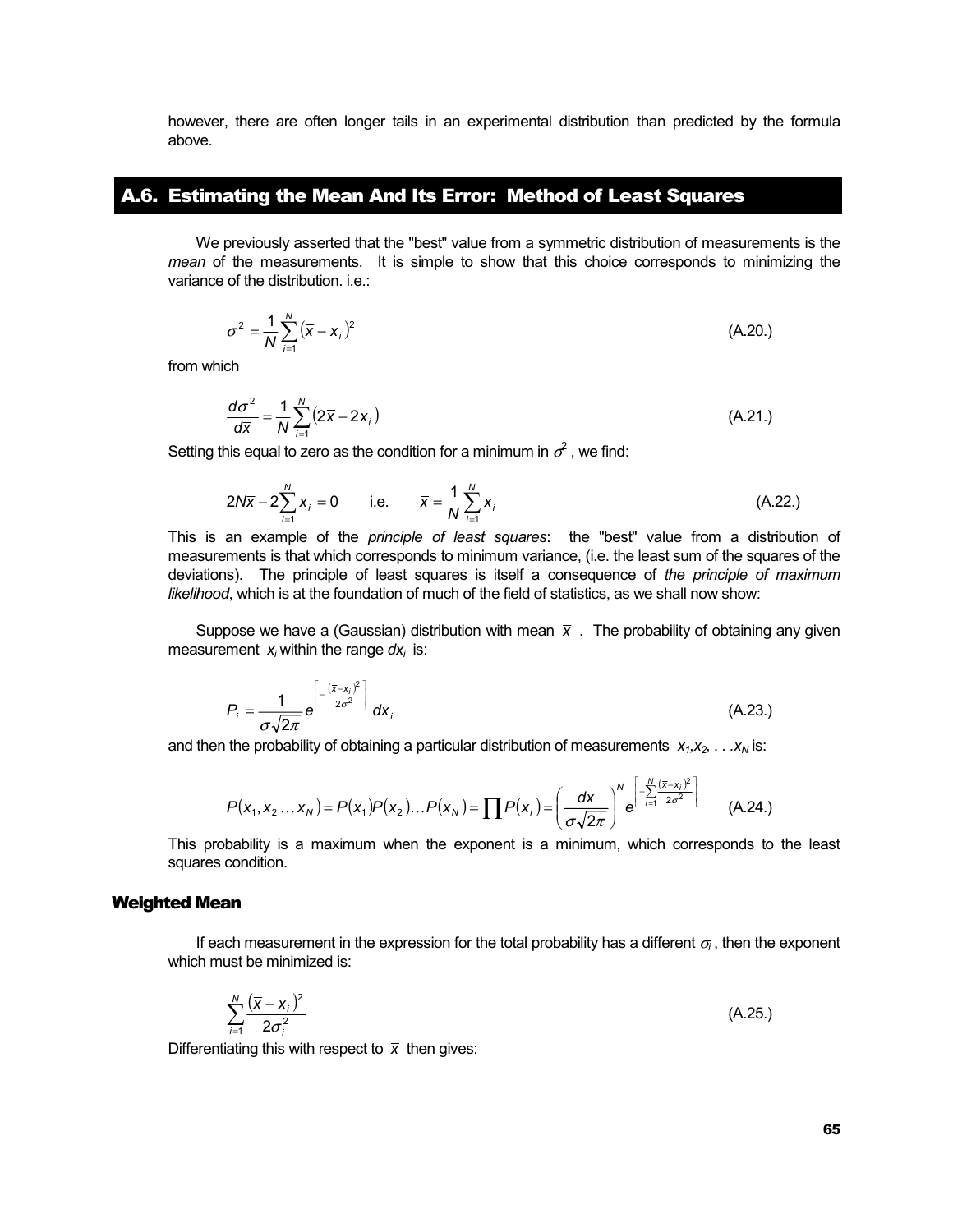$$
\overline{x} = \frac{\sum \frac{x_i}{\sigma_i^2}}{\sum \frac{1}{\sigma_i^2}}, \quad \text{or:} \quad \overline{x} = \frac{\sum w_i x_i}{\sum w_i} \quad ; \quad w_i = \frac{1}{\sigma_i^2}
$$
\n(A.26.)

where the  $w_i$ , the reciprocals of the variances, are called the weights of the measurements. This is the prescription for determining a *weighted mean*, when each measurement has a different weight.

What is the error of the mean? In equation (A.8.) we found a general expression for the variance  $\sigma_v^2$  of a function *y=f(a,b..)*. It is equal to the sum of terms  $\sigma_a^2 \cdot (\partial y / \partial a)^2$  Applying this to our definition of the mean:

$$
\overline{x} = \frac{1}{N} \sum_{i=1}^{N} x_i
$$
 (A.27.)

we find:

*i x*

$$
\frac{\partial \overline{x}}{\partial x_i} = \frac{\partial}{\partial x_i} \left( \frac{\sum x_i}{N} \right) = \frac{1}{N}
$$
 (A.28.)

Thus, if the standard deviations of the data points are all equal, i.e.,  $\sigma_i = \sigma$ , the estimated error of the mean is given by:

$$
\sigma_{\overline{x}}^2 = \sum_{i=1}^N \frac{\sigma^2}{N^2} = \frac{\sigma^2}{N}
$$
 (A.29.)

as stated earlier. And if the uncertainties are not equal, we evaluate the partial derivatives from our expression for the weighted mean:

$$
\frac{\partial \overline{x}}{\partial x_i} = \frac{\partial}{\partial x_i} \left( \frac{\sum (x_i / \sigma_i^2)}{\sum (1 / \sigma_i^2)} \right) = \frac{1 / \sigma_i^2}{\sum (1 / \sigma_i^2)}
$$
(A.30.)

which leads to an expression for the uncertainty in the weighted mean:

$$
\sigma_{\bar{x}}^2 = \frac{1}{\sum (\sqrt{\sigma_i^2})}
$$
 (A.31.)

# A.7. Graphical Presentation of Data

 A well-drawn graph can provide an overall view of a set of data which is not possible from a table of numbers. There are good ways to represent individual data points.

Suppose you are plotting some measurements  $y_i$  as a function of a dependent variable  $x_i$ , e.g. electrical resistance vs. temperature. If there are many data points with small relative errors, and the dependence of *y* on *x* is fairly slow, then it may be reasonable to represent each data point by a single point as in Figure A.5.a. If, however, the dependence is fairly rapid and there are limited data points, it is usually better to draw a circle around the point, as in Figure A.5.b. Notice that in this figure, we drew a line through the data points to guide the eye; without this line the data would have been much more difficult to comprehend. However, the line we drew did not go through all data points, we did not simply connect all points by straight lines. Such a *smooth* line is valid since sudden changes in slope are probably unphysical; this was justified since we presumably had some knowledge of the likely errors in the measurements.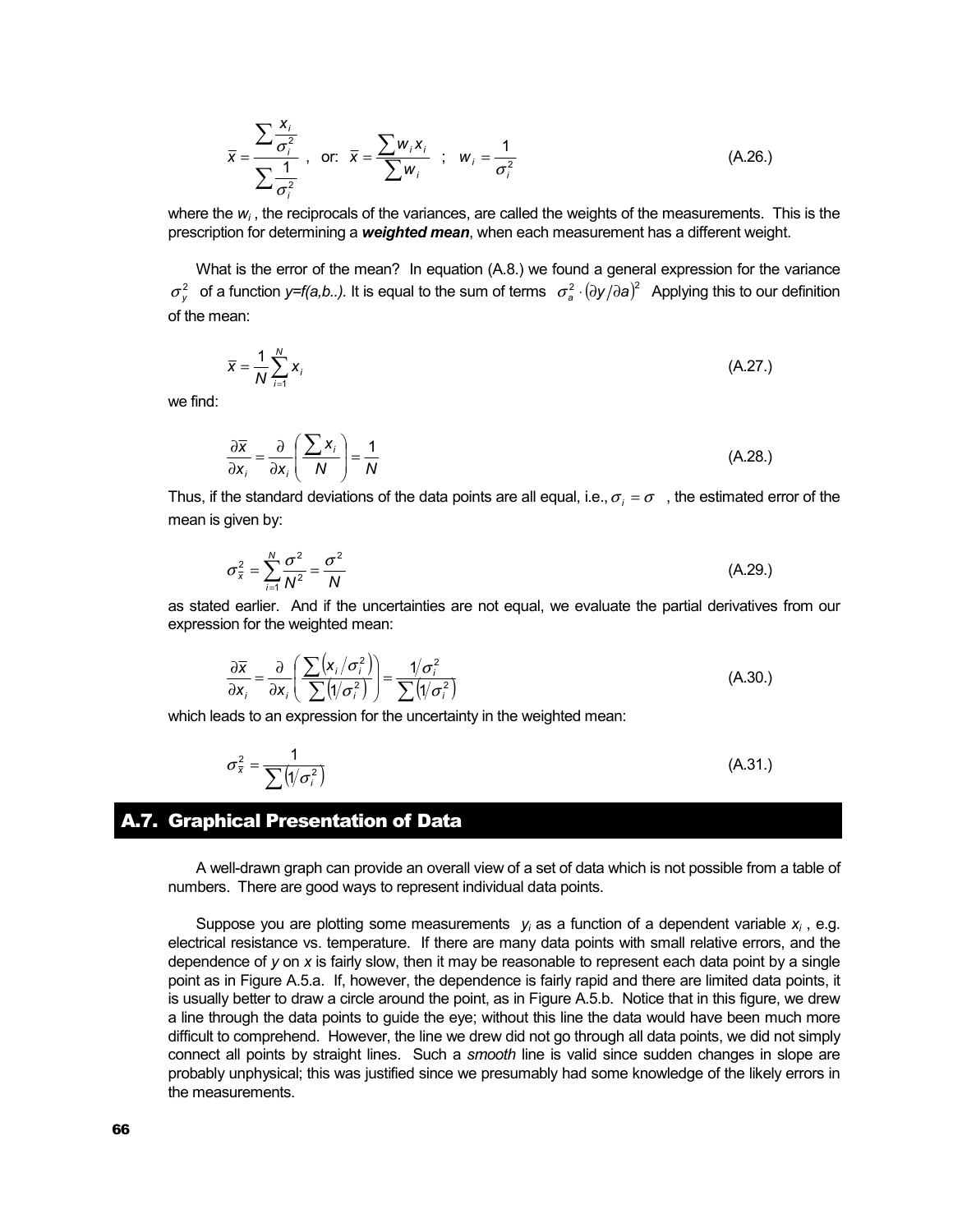

 Generally, if you know the standard deviations of each data point, these should be indicated on the graph by vertical lines through each point. Again, it may be useful to draw a smooth line through your data, in order to guide the eye, or actually to determine a slope, or to illustrate a fit to the data. Figure A.5.c shows an example.

 Graphs serve several functions, in addition to summarizing data: A graph is usually necessary for observing fine features in the data, for evaluation of "backgrounds" to experiments, to show likely bad data points, etc. A good graph is often necessary to show that your data are *convincing*, and should therefore be given careful thought. It should be accurately labeled, and scales should be chosen for optimum effect, e.g. log-log to demonstrate power laws, etc. A very useful rule to use in evaluating data shown in graphical form follows from our discussion of standard deviations earlier**: A fitted line should pass through roughly two-thirds of the error bars, missing about one-third.** If the line misses significantly more than one-third of the data points, the errors have been underestimated, and if it passes through more, the errors are too conservative.

#### A.8. Fitting Data to a Straight Line y = a + bx

 It is very often required to determine the "best fit" of some data to a known functional form. We first consider fits to a straight line, i.e. given a series of *N* measurements of a quantity *yi* as we vary some *xi ,* find the "best" values of *a* and *b*, along with their errors, where the data are expected to have the form *y*=a+bx. We assume that the  $x_i$  have errors which are much smaller than  $y_i$ , which is usually the case. We use an extension of the least squares method which we have already used for determining the best value for the mean of a distribution of measurements of a single quantity. This process is sometimes called *linear regression*. For any arbitrary values of *a* and *b*, we can calculate the deviation *di* between each of the measured values  $y_i$  and the corresponding calculated values:

$$
\mathbf{d}_i = \mathbf{y}_i - \mathbf{y}(\mathbf{x}_i) = (\mathbf{y}_i - \mathbf{a})\mathbf{b}\mathbf{x}_i
$$
\n(A.32.)

The probability of obtaining a particular  $y_i$  is then given by:

$$
P(y_i) \propto \frac{1}{\sigma_{y_i}} e^{\left[-\frac{(y_i - y(x_i))^2}{2\sigma_i^2}\right]} dx_i
$$
 (A.33.)

where  $\sigma_i$  is the standard deviation of a particular  $y_i$ . The probability of obtaining the full set of measurements  $y_1, y_2, ...$  is given by the product of probabilities  $P(y_1)P(y_2)$ ...=P. As before, we need to maximize the probability *P*.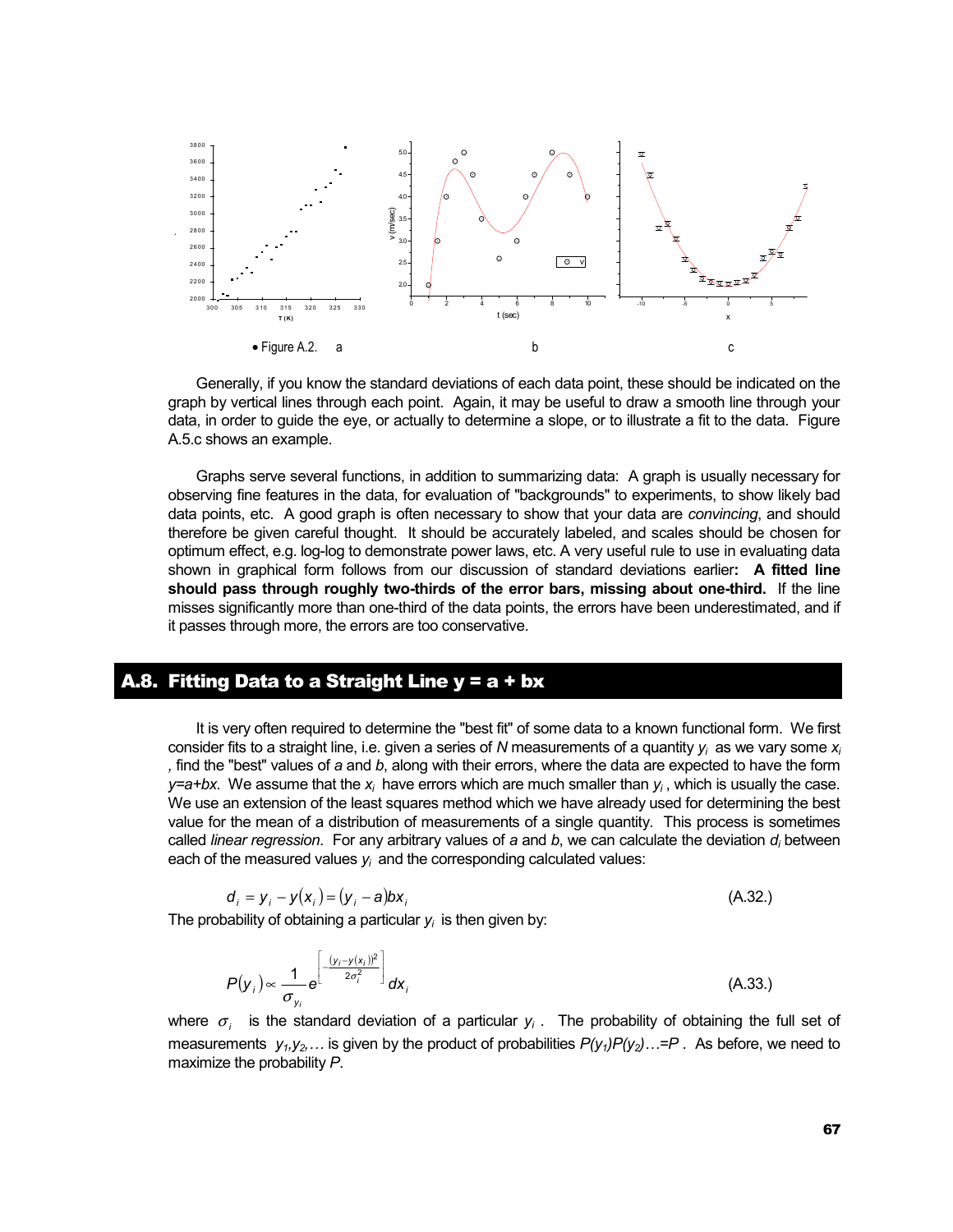#### a) The Case When All σ's Are Equal.

 In this situation, maximizing *P* corresponds to minimizing the sum of the squared deviations with respect to the parameters a and b. i.e. For:

$$
\sum d_i^2 = \sum (y_i - a - bx_i)^2
$$
 (A.34.)

the conditions for minimum deviation are:

$$
\frac{\partial}{\partial a} \sum d_i^2 = \frac{\partial}{\partial b} \sum d_i^2 = 0
$$
 (A.35.)

which produces two simultaneous equations for *a* and *b.* The solution of these equations gives the required fit values for *a* and *b*:

$$
a = \frac{S_y S_{xx} - S_x S_{xy}}{D} \; ; \quad b = \frac{SS_{xy} - S_x S_y}{D} \; ; \tag{A.36.}
$$

where

$$
S, S_x, S_y, S_{xx}, S_{yy} = \sum_{i=1}^{N} (1, x_i, y_i, x_i^2, x_i y_i)
$$
  

$$
D = SS_{xx} - S_x^2
$$
 (A.37.)

To determine the standard deviations of *a* and *b*, we again use the general expression for the effect of the variations  $\partial z/\partial y_i$  on the standard deviation in a parameter *z*, so that:

$$
\sigma_a^2 = \sum \sigma_i^2 \left(\frac{\partial \mathbf{a}}{\partial y_i}\right)^2; \sigma_b^2 = \sum \sigma_i^2 \left(\frac{\partial \mathbf{b}}{\partial y_i}\right)^2
$$
 (A.38.)

Since the standard deviations  $\sigma_i$  of each measurement  $y_i$  have been assumed to be the same, we can estimate these directly from the data. We find:

$$
\sigma_i^2 = \sigma^2 = \frac{1}{N-2} \sum (y_i - a - bx_i)^2
$$
 (A.39.)

which is the function we have just minimized. (The factor *N*-2, the number of degrees of freedom, is the number of data points *N* minus the number of parameters (2) to be determined in the fit).

We can differentiate the solutions for *a* and *b* given above to obtain:

$$
\frac{\partial a}{\partial y_1} = \frac{S_{xx} - x_1 S_x}{D}; \frac{\partial b}{\partial y_1} = \frac{S x_1 - S_x}{D};
$$
 (A.40.)

Some algebra then gives:

$$
\sigma_a^2 = \sigma^2 \frac{S_{xx}}{D} \; ; \sigma_b^2 = \sigma^2 \frac{S}{D} \; ; \tag{A.41.}
$$

where  $\sigma$  is given by the equation quoted above, which can also be written:

$$
\sigma^2 = \frac{1}{N-1} (S_{yy} + Sa^2 + b^2 S_{xx} - 2aS_y - 2bS_{xy} + 2abS_x)
$$
 (A.42.)

This form may be more suitable for computation.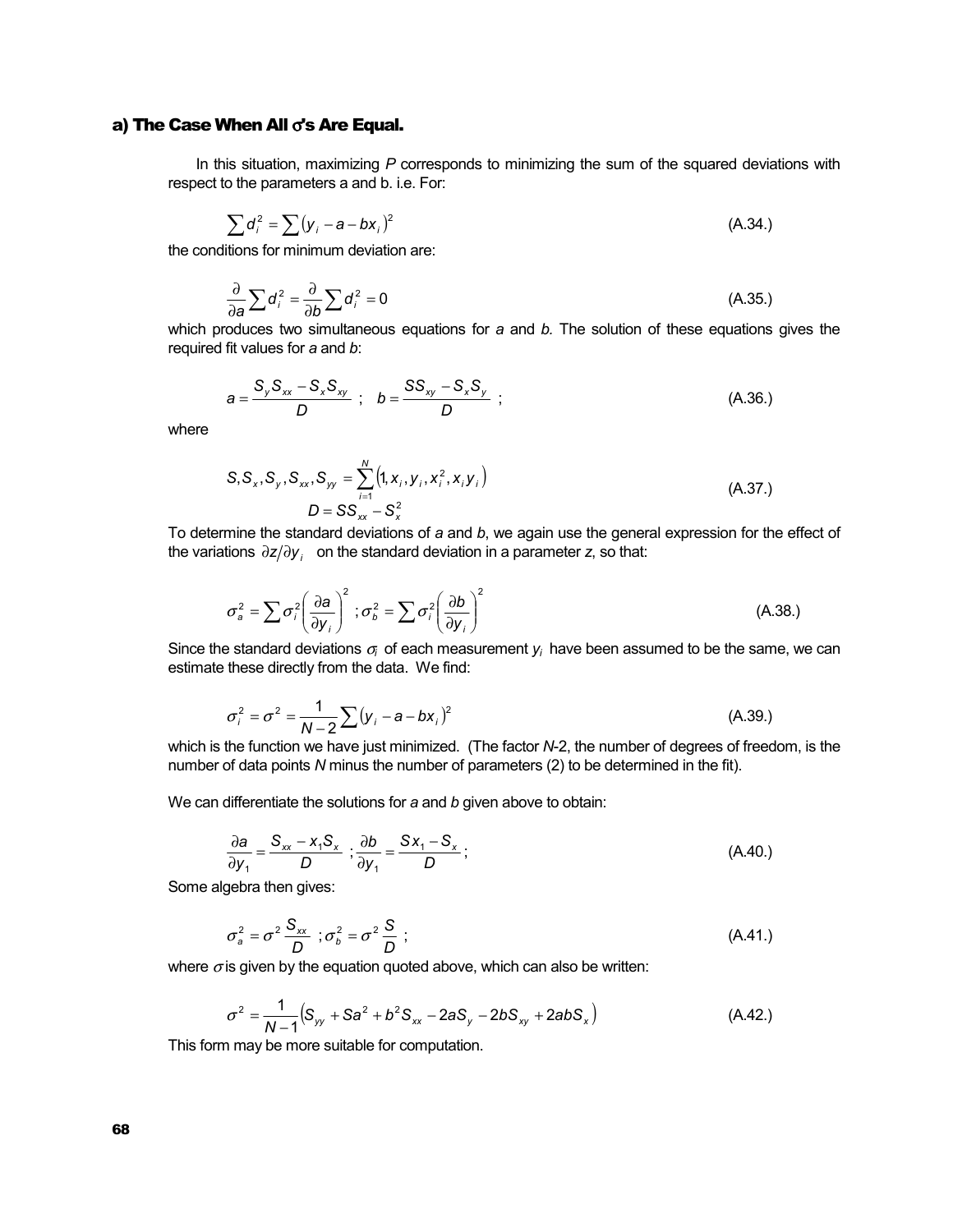# b) Weighted Fits

 It should now be obvious how you make a weighted least squares fit to a straight line with each of the *yi* having *different* errors. The function to be minimized now is not simply the sum of the squares of the deviations, but the sum of squared deviations divided by the corresponding  $\sigma_i$ . This function is called  $\chi^2$  or chi-squared (hard 'ch'). i.e. we must minimize:

$$
\chi^2 = \sum \frac{d_i^2}{\sigma_i^2} = \sum \frac{(y_i - a - bx_i)^2}{\sigma_i^2}
$$
 (A.43.)

The results are the same as the equations above if we redefine:

$$
S = \sum_{i=1}^{N} \frac{1}{\sigma_i^2} ; S_x = \sum_{i=1}^{N} \frac{x_i}{\sigma_i^2} ;
$$
  
\n
$$
S_y = \sum_{i=1}^{N} \frac{y_i}{\sigma_i^2} ; S_{xy} = \sum_{i=1}^{N} \frac{x_i y_i}{\sigma_i^2}
$$
 (A.44.)

The standard deviations are:

$$
\sigma_a^2 = \frac{S_{xx}}{D} \qquad \qquad \sigma_b^2 = \frac{S}{D} \qquad (A.45.)
$$

In this case, of course, the  $\sigma_i$  are estimated separately for each measurement before the fit. In the previous case, it was the spread of measurements about the best fit that allowed us to determine the <sup>σ</sup>'s from the fit itself.

While equations B.36. to B.45. are correct they are susceptible to round-off errors. Such errors occur when a large number is divided by a very small one. *Numerical Recipes in C* provides the following improved linear regression formula which should be used in all your computer programs and spreadsheets. It uses the temporary variables  $t_i$  and  $S_t$  to circumvent the round-off problem:

$$
t_i = \frac{1}{\sigma_i} \left( x_i - \frac{S_x}{S} \right) \text{ and } S_{tt} = \sum_{i=1}^N t_i^2
$$
 (A.46.)

Then

$$
a = \frac{S_{y} - S_{x}b}{S} , b = \frac{1}{S_{tt}} \sum_{i=1}^{N} \frac{t_{i}y_{i}}{\sigma_{i}}
$$
 (A.47.)

and

$$
\sigma_a^2 = \frac{1}{S} \left( 1 + \frac{S_x^2}{SS_{tt}} \right), \sigma_b^2 = \frac{1}{S_{tt}} \quad , \text{Cov}(a, b) = -\frac{S_x}{SS_{tt}} \tag{A.48.}
$$

 Occasionally, a situation arises where the errors in *x* are not small compared to those in *y*, as we have been assuming. This can be accounted for by increasing the  $\sigma_{v}$ 's using:

$$
\sigma_y^2 \to \sigma_y^2 + b \sigma_x^2 \tag{A.49.}
$$

**You should realize, of course, that some very important functional forms can be reduced to a straight line: Any power law, or exponential, can be fitted with the prescription given above.**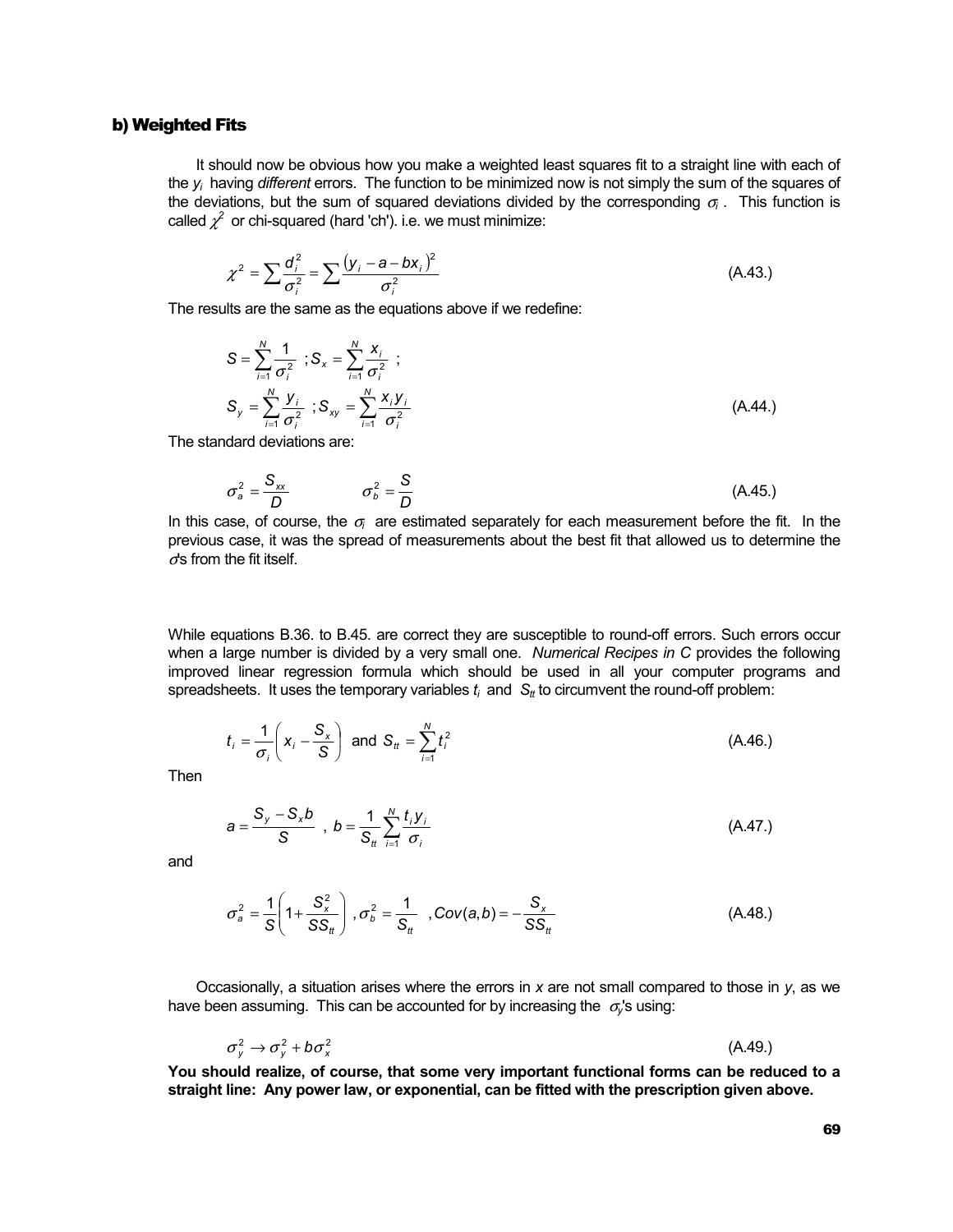# A.9. Fitting to Non-linear Functions

The function  $\chi^2 = \sum (d_i / \sigma_i)^2$  can be defined for any set of measurements, where the *d<sub>i</sub>* represent the deviations from any arbitrary functional form. The prescription for minimizing the function is the same as above, but now if we introduce *m* parameters to be fitted, (in a polynomial for example), we find *m* simultaneous equations to be solved. This is usually best done by means of matrix methods. You may consult Bevington or *Numerical Recipes* for the appropriate code.

 When fitting to an arbitrary function, the programs incorporate sophisticated mathematical minimization techniques. In particularly complex fits there may be problems due to finding local minima in a multi-dimensional space, and various methods must be used for checking whether a minimum is a true minimum or just a local one. Such techniques are beyond the level of these notes.

# A.10. Goodness of Fit; more on Chi Square

 One important question we have not yet asked is "How good is the fit?" This question can be answered by reference to the magnitude of the  $\chi^2$  function after the minimization has been completed.

It is straightforward to obtain an intuitive feeling for  $\chi^2$ : Suppose we have made a fit to a theoretical curve. Then the final (minimum) value of  $\chi^2$  is given by the sum of *N* individual terms  $(y_{measured} - y_{theoretical})^2/\sigma^2$  as has been described. On average, we expect each measured data point to lie about 1 $\sigma$  from the theoretical curve, if the fit is "good". On average then, each term in the sum for  $\chi^2$  contributes an amount 1 to the final sum, and the final value of  $\chi^2$  should be roughly equal to N if the fit is good. Alternatively the reduced  $\chi^2$  or  $\chi^2$ /DF which is the total  $\chi^2$  divided by the *number of degrees of freedom* should be on order 1 for a good fit. (Remember that the number of degrees of freedom is the number of data points minus the number of parameters to be determined in a fit, e.g., *N*-2 for a straight line fit, *N*-5 for a fourth order polynomial, etc.)

Obviously a large value for the reduced  $\chi^2$  implies a poor fit, with at least some data points lying far from the theoretical curve, and a very small  $\chi^2$  implies either that the assumed errors are much too small, or, perhaps, that the theoretical function may be simpler than assumed. For a more quantitative measure of the *goodness of fit*, we must refer to the theoretical  $\chi^2$  probability distribution, or more usually to tables or graphs of this function such as the one shown in figure A.3. This distribution function is derived assuming that the errors themselves are normally distributed. The accompanying graph shows *confidence level* as a function of  $\chi^2$  and number of degrees of freedom. The confidence level is the probability that a random repeat of the experiment would result in a poorer (larger)  $\chi^2$ .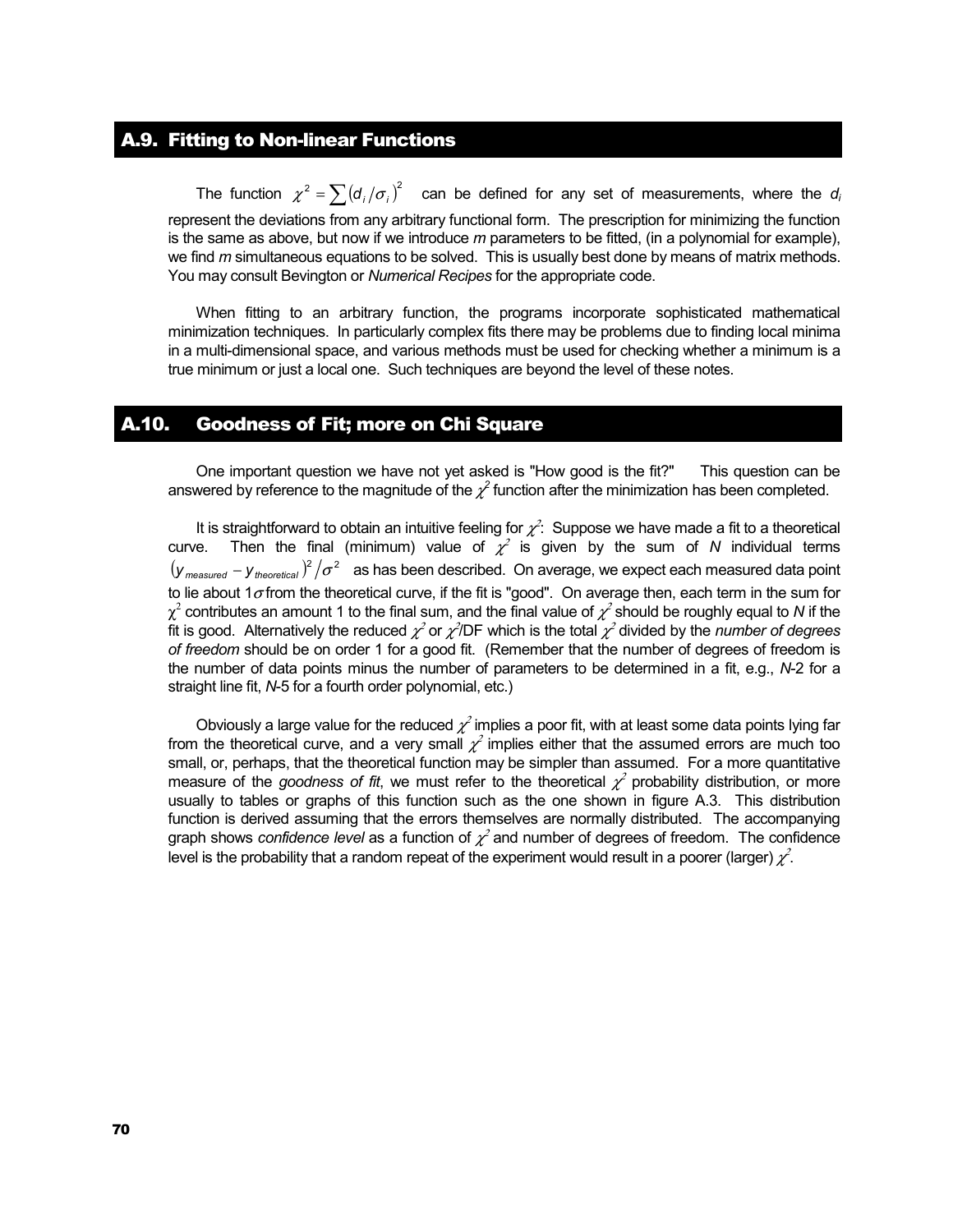

• Figure A.3. Confidence Level vs. Chi Square for different degrees of freedom

 For example, if you do an experiment which consists of measuring 10 data points which you then fit to a straight line, and you find  $\chi^2$ =15, the graph shows a confidence level of 0.05 (there are 8 degrees of freedom), while if  $\chi^2$ =10, the confidence level would be 0.43. The first fit would be marginal: Confidence levels between 0.05 and 0.95 are usually taken as "acceptable".

 An occasionally useful non-analytical means of obtaining an error estimation for a one-parameter fit is obtained by determining the behavior of  $\chi^2$  about its minimum value,  $\chi^2(\overline{x})$  . If we allow our estimation of the mean to vary by ∆*x* , then:

$$
\chi^2(\overline{x} \pm \Delta \overline{x}) = \sum \frac{(x_i - \overline{x} \pm \Delta \overline{x})^2}{\sigma_i^2} =
$$
\n
$$
\sum \frac{(x_i - \overline{x})^2}{\sigma_i^2} \pm 2\Delta \overline{x} \sum \frac{(x_i - \overline{x})}{\sigma_i^2} + (\Delta \overline{x})^2 \sum \frac{1}{\sigma_i^2}
$$
\n(A.50.)

the second of these terms is zero, and therefore:

$$
\chi^2(\overline{x} \pm \sigma_x) = \chi^2(\overline{x}) + 1 \tag{A.51.}
$$

i.e. for a one parameter fit, one standard deviation "error" on the parameter is determined from where  $\chi^2$  increases its value by 1. Also,  $\chi^2_{\rm min}$  +4 determines the two standard deviation point; the  $\chi^2$  function is parabolic about its minimum.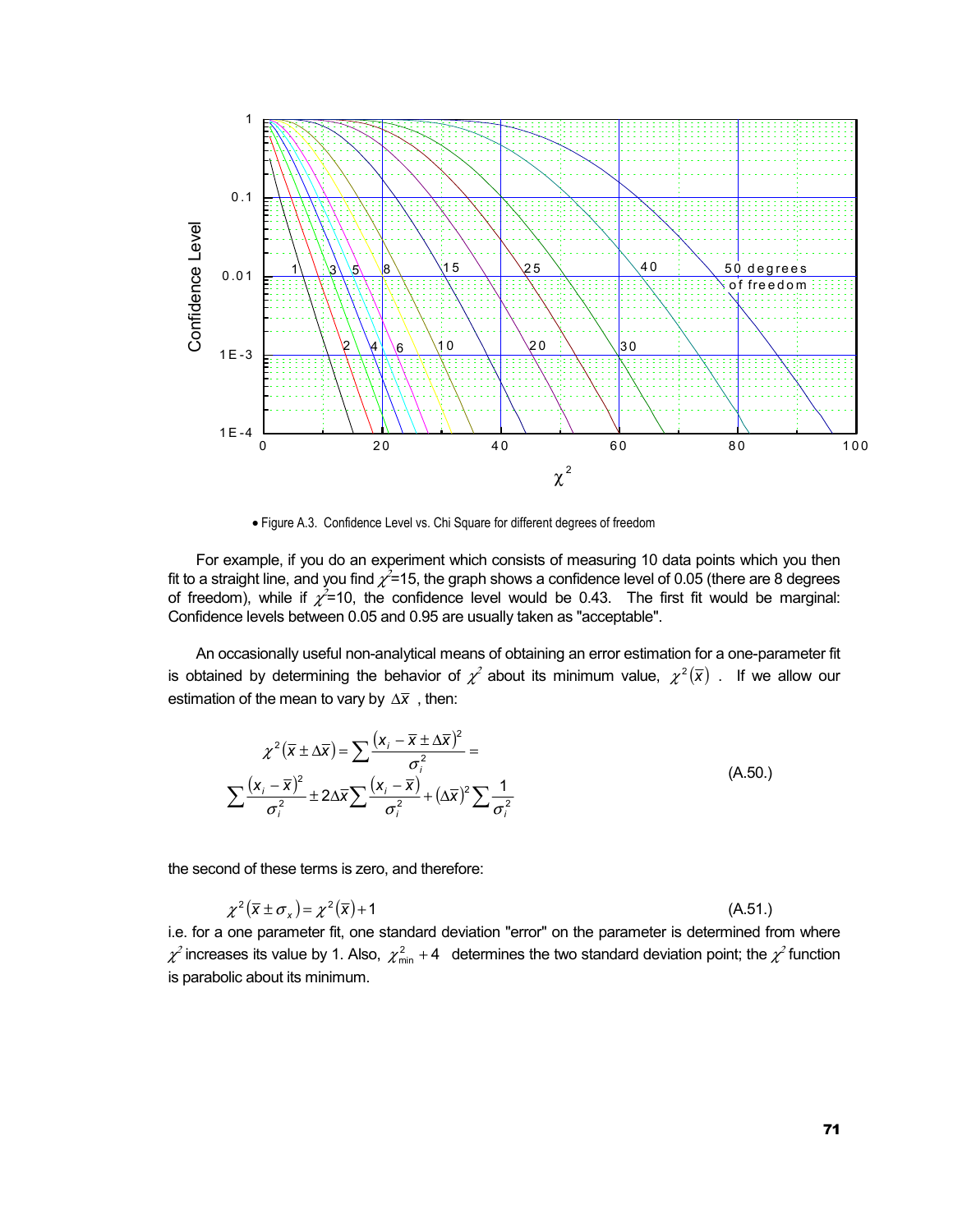

 For a multiple parameter fit, things are not quite so simple, e.g., for two parameters *a* and *b*, say, from a fit to a straight line, the  $\chi^2$ (a,b) function forms a 3-dimensional surface, which can be represented by contours of constant  $\chi^2$  on the (*a,b*) plane, as shown in Figure A.5. Notice that in general this form is an ellipse, indicating that *a* and *b* are *correlated*. (The correlation is obvious, since if we increase the slope of a straight line, in general we must decrease the intercept with the *y*-axis). The standard deviations are given by the rectangles drawn about the  $\chi^2_{\text{min}}$  +1 contour. Strictly speaking, for such multiparameter fits, we must quote the *error matrix*, or *covariance matrix* from which the *correlated* errors can be determined. We shall not discuss this here.



#### A.11. Some Comments On "Correlation Coefficient"

 Many students have access to "canned" error analysis programs which they occasionally apply to fit their data. Some of these least squares fitting programs are fine, (they do the required summations described in Section 6) but essentially none of them will do a weighted fit, which is what is most often wanted. The computer prints out results, usually without errors, making them useless, and also a correlation coefficient "*r*" which the student then quotes without understanding it, but in lieu of a quoted error; this is generally a number greater then 0.99 and therefore must be good!(?). Naturally, no students in the present class are guilty of such behavior.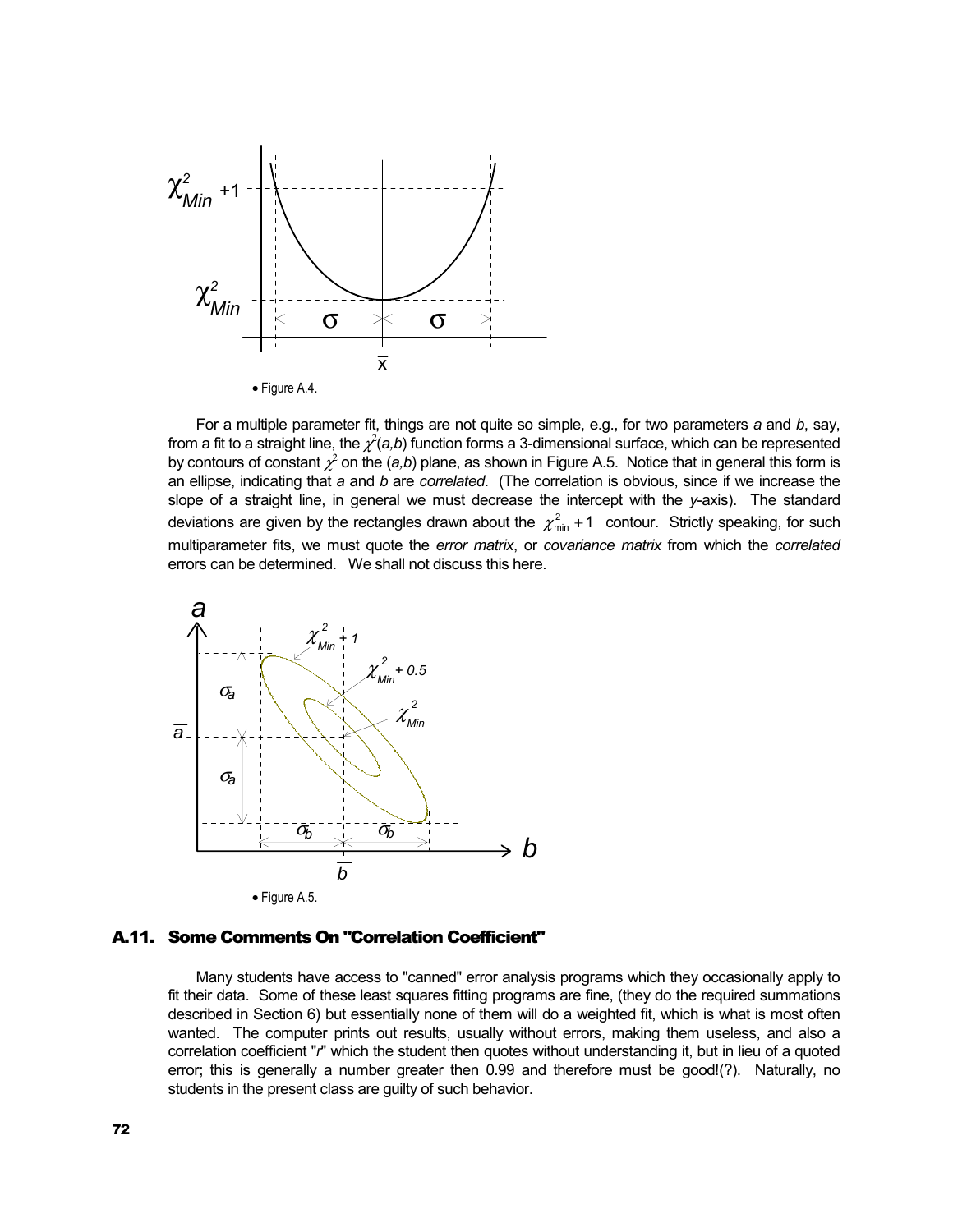Most of these programs come as a package for use in the social sciences, where one of the aims is to determine whether there exists any correlation at all between variables. In the hard sciences, such a situation is very rare: There is generally a known or hypothesized functional relationship for which parameters can be determined, or which can be tested by means of  $\chi^2$  or other tests.

 We can develop a quantitative measure of the degree of correlation between two variables using the formulations already given. This will be the "linear correlation coefficient" *r*. Consider some data consisting of pairs of measurements,  $(x_i, y_i)$ , of which either x or y can be considered the dependent variable. We can do a linear least squares fit to the line *y=a+bx* and determine a best value for the slope *b*, already given:

$$
b = \frac{N \sum x_i y_i - \sum x_i \sum y_i}{N \sum x_i^2 - (\sum x_i)}
$$
 (A.52.)

Weighting factors  $1/\sigma_i^2$  may be included. If there is no correlation between *x* and *y* the slope *b*=0. Thus the existence of a slope is an indication of a correlation; but the slope itself is not a direct measure of the correlation, since it might be very small although finite.

The data can also be fit to a straight line of the form *x=a'+b'y* and the best fit now gives:

$$
b' = \frac{N \sum x_i y_i - \sum x_i \sum y_i}{N \sum y_i^2 - (\sum y_i)^2}
$$
 (A.53.)

Again, no correlation will result in *b*'=0. However, if there is a perfect correlation between the *x* and *y*, then obviously *b'*= 1*/b*, or *bb*'=1. We define the linear correlation coefficient *r* as:

$$
r = \sqrt{bb'} \tag{A.54.}
$$

There exists a probability distribution for *r*, given in most statistics books which can be used to directly indicate the degree of correlation corresponding to a given value of *r*. The concept of linear correlation coefficient can be extended to multiple correlations in a general way, but we repeat that *r* is of limited use in the "hard" sciences.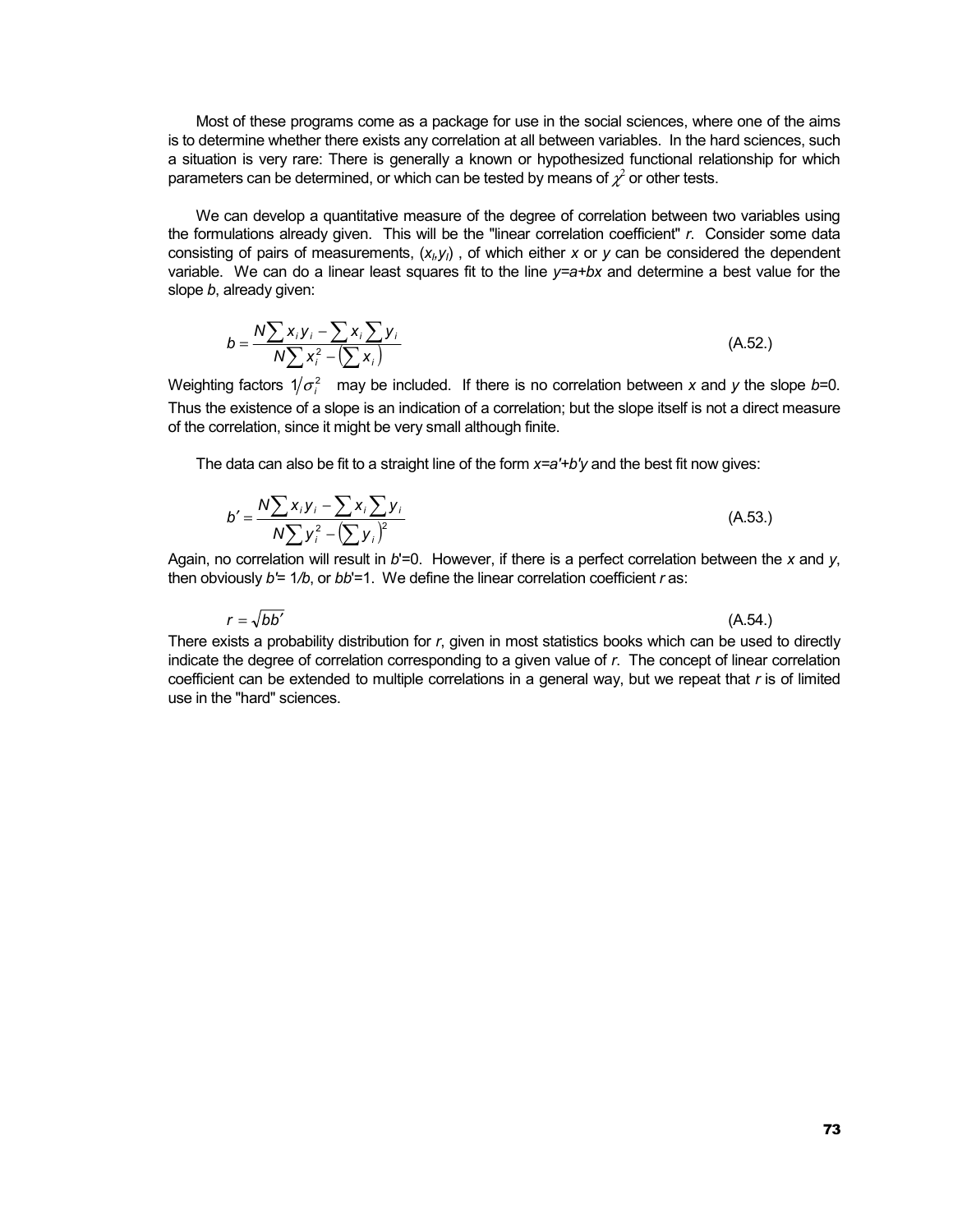

# B.1. Introduction

Good explanations of the  $\chi^2$  least squares fit (LSF) procedure can be found in Bevington and also in appendix A of this manual. The reason for including this appendix is to present the LSF in a less mathematical manner and instead emphasize the reasons why one would employ such a fitting procedure. In addition, it is sometimes said that fitting data is not just science but also an art. It is the intent of this write-up to strengthen your skills by pointing out what to look for in a fit and what to avoid and finally, how to read and interpret the results of a fit.

# B.2. Least Squares Fit

A LSF calculates the best fit of a straight line through data points where each data point has an error or uncertainty associated with it; the definition of what constitutes a "best" fit determines how the fit is done.

A "good" fit is one where the fitted line is as close as possible to the data points. Therefore, the "offset",  $\Delta_i$  =  $y$ <sub>measured;</sub> −  $y$ <sub>fiti</sub>, is what we want to minimize. One possible method to do so is to add all the offsets together and then adjust ("wiggle") the line until the sum reaches a minimum. However, it can be shown that uncorrelated errors add in quadrature. So, instead, we add all the squares of the offsets and then "wiggle" the line till the sum is a minimum; this is the definition of a "best" fit.

The previous paragraph skipped over a crucial fact: how do we define or measure these "offsets" between a fit line and the data points when the errors are not identical? For example, if the error for a particular data point is very small, indicating that this particular data point is very well known, then it is more important for a "best" fit to pass close to such a point, as compared to a data point where the error bars are large because the location of the point is not very well known. Therefore, when the errors are not all identical, i.e. in a situation with weighted errors, the offset must be normalized. The normalization is achieved by dividing the offset by the magnitude of the data point's error i.e. its standard deviation.

$$
\chi_i = \frac{y_{i\_measured} - y_{i\_fit}}{\sigma_i}
$$
 (B.1.)

This quantity is called the "chi of i" and it represents how many error bars or standard deviations (as defined by that particular data point) it is off from the best fit.  $\chi^2$  for a fit is defined as: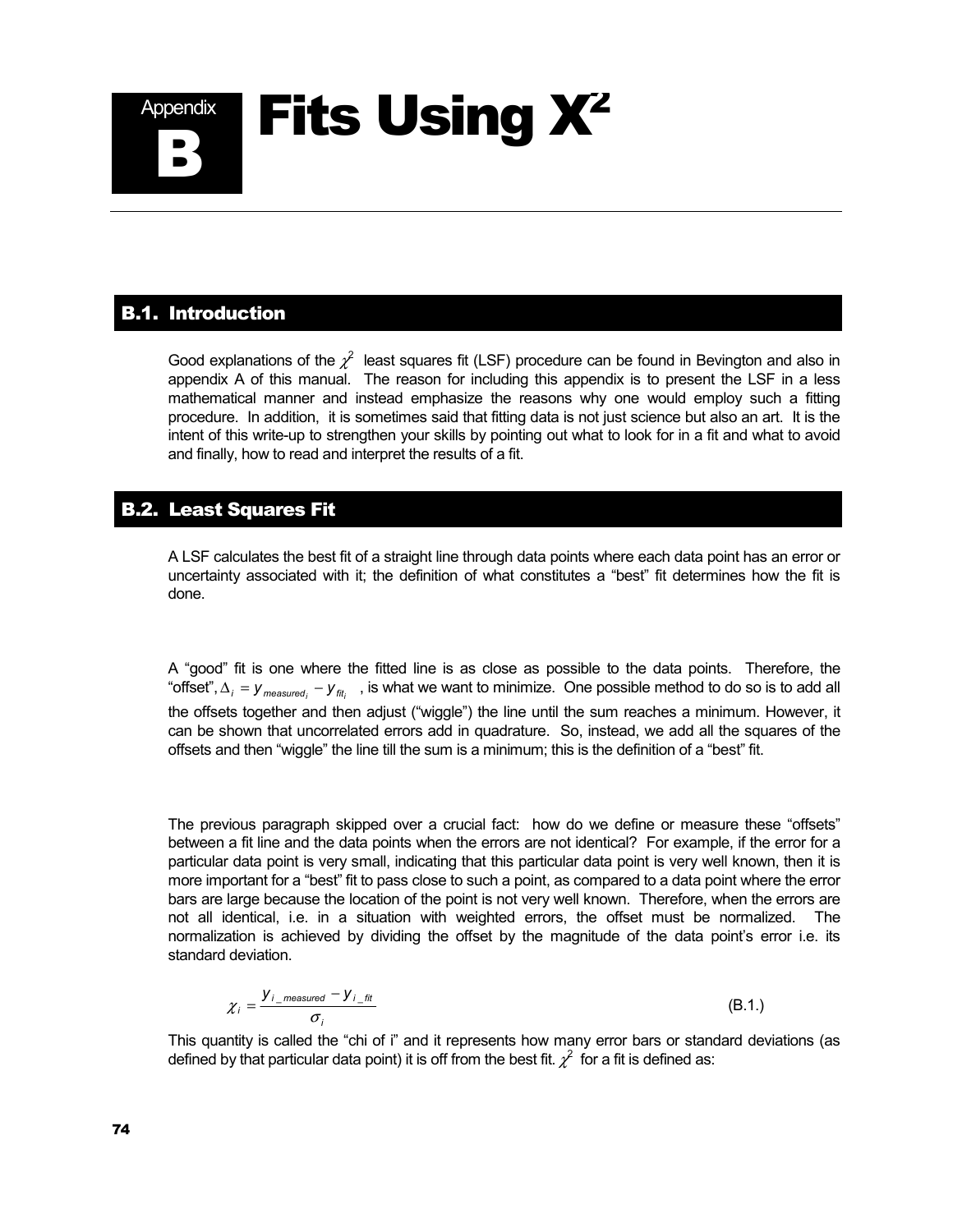$$
\chi^2 = \sum_{i}^{N} \chi_i^2
$$
 (B.2.)

and you may think of this quantity as the square of the total errors of your fit. Since  $\chi^2$  grows larger the more data points you fit, a further normalization is useful:

$$
\chi^2_v \cong \frac{\chi^2}{N} \tag{B.3.}
$$

where *N* corresponds to the total number of data points fitted and  $\chi^2$  is called the "reduced Chi squared." (If you want to be picky, in two dimensions  $\chi^2$  should be divided by the degrees of freedom of the fit, i.e. *N*-2 but in a "good" analysis *N* >> 2, so you should be able to ignore the 2.) Another way of thinking of  $\chi^2$  is that it represents the square of the average error of your fit, i.e. how many (average) error bars squared (or sigma's) your data points (on the average) are away from the best fit.

Note that the units for  $\chi_i$   $\chi^2$  and  $\chi^2_v$  are sigmas or sigmas squared and you should think of them in terms of Gaussian probabilities! For the sake of consistency, use these normalizations even when all the errors are identical. That way the errors are always expressed in similar quantities, i.e. sigmas or sigmas squared.

As previously mentioned, minimizing the sum of the individual offsets, i.e. minimizing  $\chi^2$ , results in a best fit. Luckily, in two dimensions, there is no need to wiggle the fit curve to determine the minimum because it can be determined mathematically. See section B.8. of this manual for a derivation of all the necessary equations. Nevertheless, in more than 2 dimensions "wiggling" the curve is often the only way to determine the minimum. Various computer programs to find the best fit in more than two dimensions often resort to clever random walk algorithms but even those can not always tell with certainty whether they found the "real" minimum or just a local minimum.

Probably the most misunderstood and hardest concept to grasp about LSF fitting is how the magnitude of  $\chi^2_v$  (or  $\chi^2$ ) relates to the quality of the fit. The misunderstanding seems to come from the fact that we have stated that a best fit is one where the  $\chi^2$  is minimum. A logical, but not necessarily correct conclusion is to assume that the smaller  $\chi^2$  is, the better the quality of the fit. In the same manner, people sometimes adjust various parameters in their data to get a  $\chi^2$  that is as close as possible to 0. Also comparing different fits and assuming that the one with lowest  $\chi^2_\nu$  must have the best data set is simply not always correct! Read on and you should start to understand why a  $\chi^2_v$  close to 0 is not at all an indicator of a good fit.

# B.3. Example: Fitting a Linear Signal With Random Noise

To illustrate what has been covered so far and to get a better understanding about the various  $\chi$ 's consider a LSF of a linear signal y<sub>/</sub>=a+bx<sub>i</sub> with some random noise y<sub>noise</sub>. Under these circumstances, the signal observed or measured is:

$$
y_{\text{Measured}_i} = y_i + y_{\text{Noise}_i} \tag{B.4.}
$$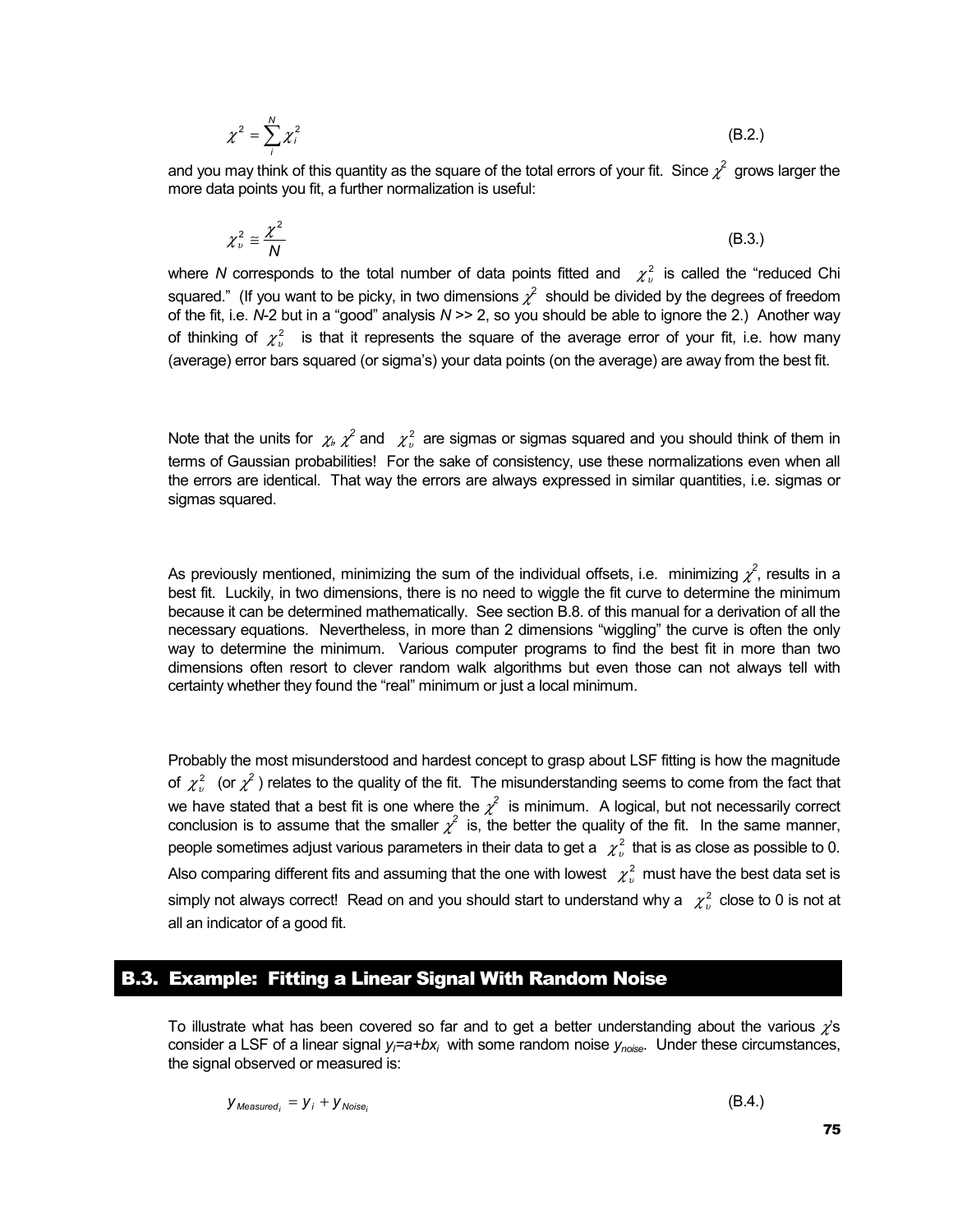Repeated measurement of  $y_{\text{Measured}}$  allows us to determine the standard deviation of the signal,  $\sigma_{y_i}$ . If a LSF is performed using *N* values of  $x_k$ ,  $y_{\text{Measured}}$  and  $\sigma_{y_i}$ , what values for  $\chi_i$ ,  $\chi^2$ ,  $\chi^2_v$  should we expect?

Let's begin with the  $\chi^2_v$ : From the definition of the  $\chi^2_v$  we can expect that a LSF calculates that on the average, "most" (i.e. about 2/3) of the data is within **one** standard deviation from the LSF fit. Therefore,  $\chi_v^2$  should be close to unity.

At first glance, this may seem not a very good result but, actually that is the best you can expect for random noise on a clean linear signal! The reason is that originally, if you correctly defined the size of the error bars by determining the  $\sigma_{v_i}$  's, you indicated that the actual values had a pretty good chance to lie within one error bar. The fit confirmed the original guess, which is as good as it gets.

What happens to the  $\chi^2_{\nu}$  if your assumed errors,  $\sigma_{\nu}$  were either too small or too large? First consider the case where the experimenter is overly confident of the data and assumes that the errors,  $\sigma_{v_i}$ , are much smaller than what they are in reality. Under these circumstances, a LSF would have calculated a large value for  $\chi^2_\nu$  because on the average, the data was many (of these small) error bars away from the best fit. In other words, the average error squared,  $\chi^2$ , would have been much larger than one error bar, indicating that most of the data does not fall within one sigma of the fitted line, as it should. For example, a reduced  $\chi^2_{\nu}$  of 4 indicates that to collect 2/3 of the data you have to go at 2 sigmas away from the best fit, a  $\chi^2$  of 9 indicates the majority of the data spread over three sigmas.

In the opposite case, where the experimenter was too cautious and assumed error bars or standard deviations that were far larger than was needed, the reduced  $\chi^2$  will be less than unity. Again, this indicates that most of the fitted data lies within less than one single standard average deviation.

From these arguments, and equation B.3 it follows that for this LSF with random noise, the  $\chi^2$  should have been approximately equal to *N*, the number of data points analyzed.

Finally, what do you expect a bar graph of  $\chi_i$  vs. *i* to look? Such a graph is a representation of how many  $\sigma$ 's a particular data point,  $y_{\text{Measured}}$ , is "off" from the best fit value that your program calculated. As can be seen from definition B.32 and B,43, a negative value of  $\chi_i$  indicates that the data point fell below the best fit value, a positive  $\chi_i$  indicates that the data point is above the fitted value. For "good" data, i.e. data with some random noise, it's equally likely for the points to fall below the fitted value as to be above it. In other words, <sup>χ</sup>*I* should randomly vary in sign. Figure B.1 represents a picture of how χ*<sup>i</sup>* for "good" data should look like: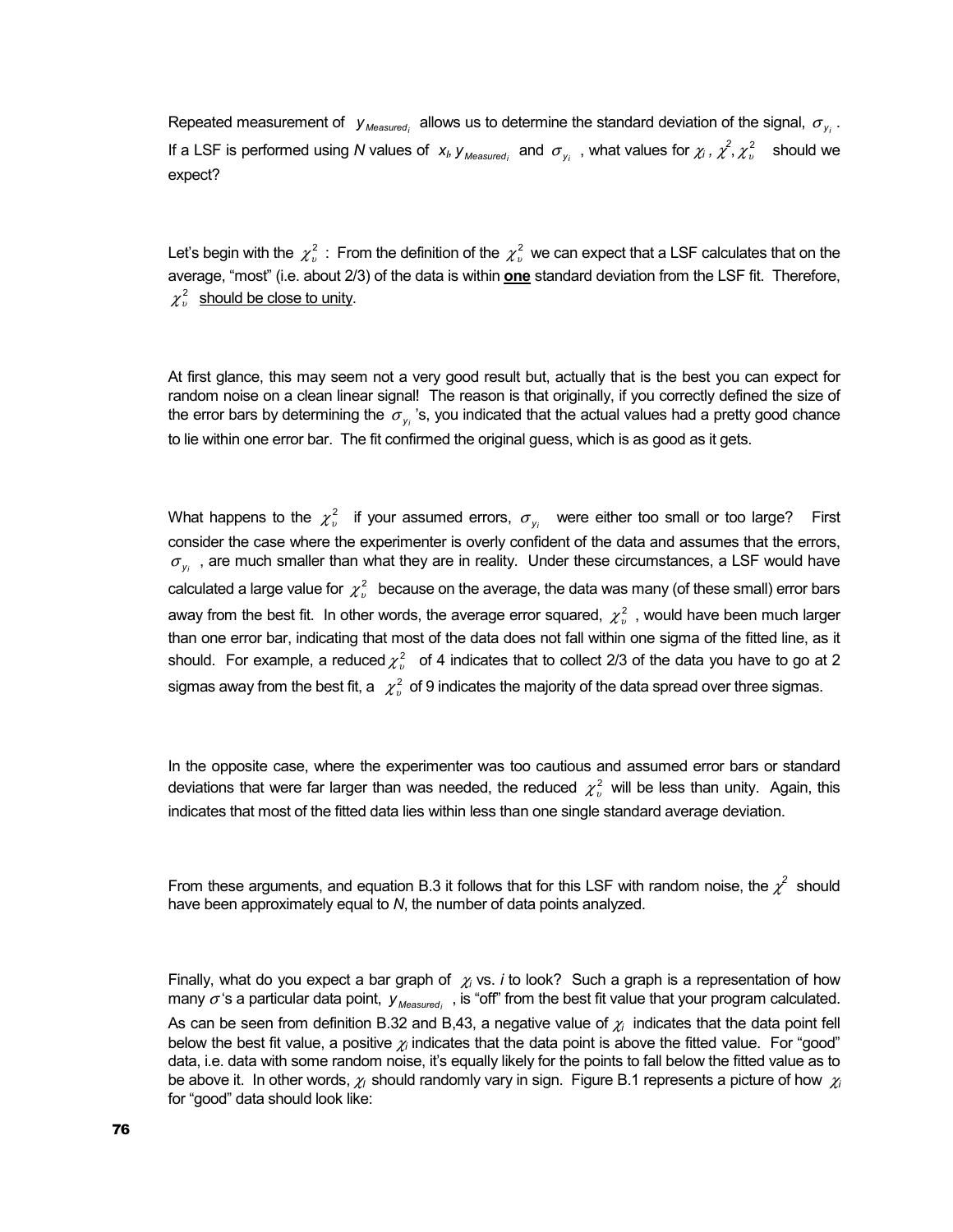

• Figure B.1. Note three facts about the graph: the sign of the data is randomly positive and negative, most of the magnitudes are between -1 and +1 and there is no "trend" in the data, i.e. it appears random.

What about the magnitude of χ*I* ? In a Gaussian distribution 63% of all error fall within one sigma. Therefore, about two thirds of your χ*I* should be between -1 and +1. Furthermore, less than 5% of your  $\chi$ <sub>I</sub> should have a magnitude larger than 2.

To sum up, here is a table of what you should expect for a two dimensional LSF for *N* linear data with random noise:

|        | w                                                              |
|--------|----------------------------------------------------------------|
| / U 1) |                                                                |
|        | $2/3$ of the data points should fall in the interval -1 to +1. |

So far nothing has been said about the variables that we are most interested in, namely the intercept of the straight line fit, a, and the slope, *b* and their uncertainties  $\sigma_a$  and  $\sigma_b$  and how they are related to  $\sigma_{v_i}$ 

. The purpose of a LSF is to determine *a* and *b* with the highest degree of accuracy, i.e., the smallest  $\sigma$ <sub>a</sub> and  $\sigma$ <sub>b</sub>; the values of a and b in themselves are not very meaningful unless we also know their accuracies. From equations B.41. we can see that  $\sigma_a$  and  $\sigma_b$  are directly proportional to the errors,  $\sigma_{v_i}$ 

. Therefore, it may be tempting to "adjust" by decreasing it to obtain "a more accurate result". This is clearly unethical (=cheating) and meaningless. On the other hand, in "real" experiments, one is seldom certain what the "real" errors are; in these situations, all one can do is to make an educated and honest guess and then do the fit. Luckily, we can verify these assumptions by checking  $\chi^2_\nu$ . Only if  $\chi^2_\nu$  is near unity can we say with certainty that our  $\sigma_{y_i}$  were reasonable and, therefore, also our  $\sigma_a$  and  $\sigma_b$ ! That is why we put so much emphasis on understanding the meaning of  $\chi^2$  because if you want to understand the data analysis of an experiment, you must understand the error contributions!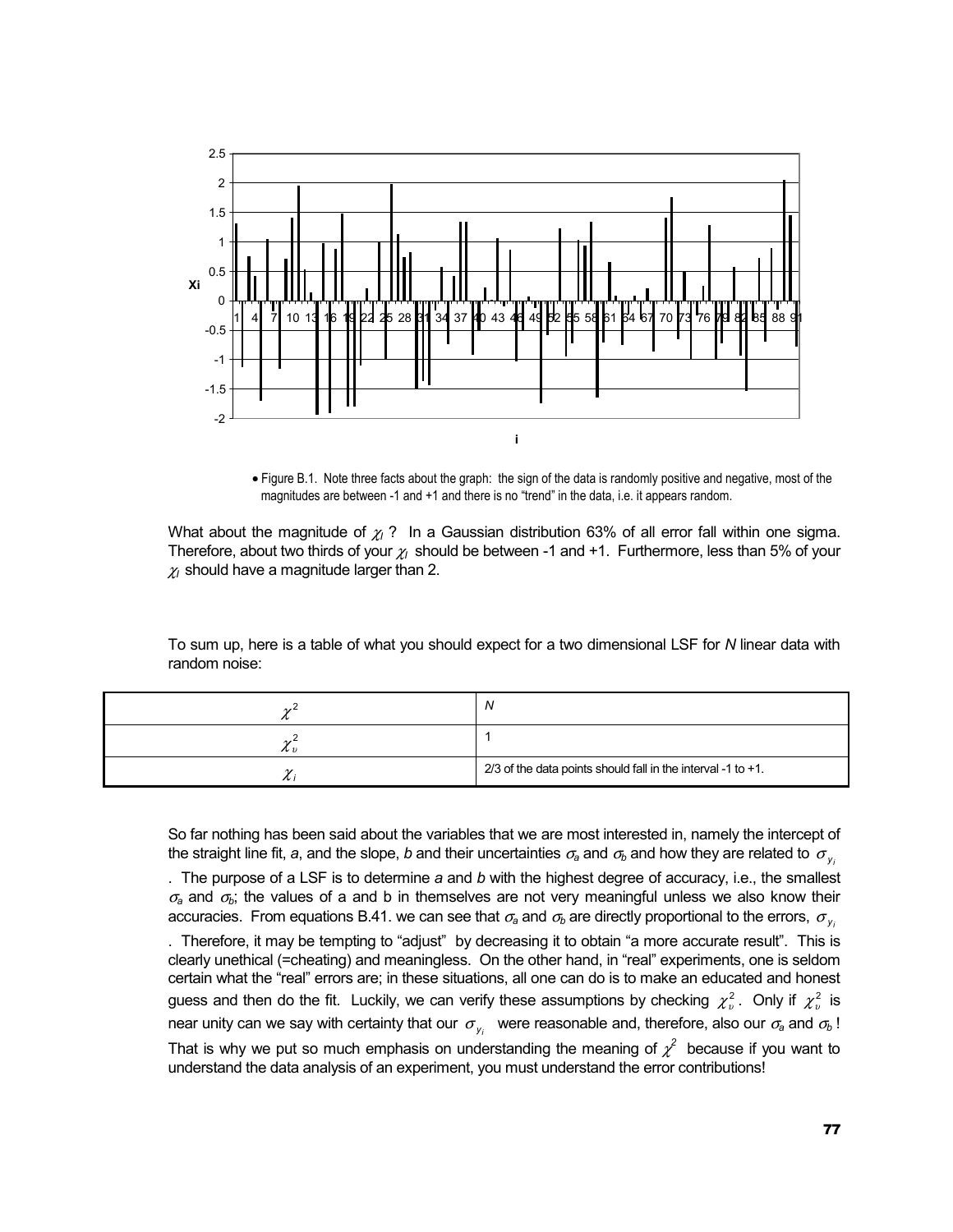# B.4. Analysing a Fit

Before you use the results obtained by the least squares fit program you should always check the value obtained for the reduced  $\chi^2_{\nu}$  and you should also inspect the individual  $\chi_i$  vs. i. Knowing how to read and interpret these two factors can give you very important information about the data and the analysis. For example, it will tell you if your fit to a straight line is justified, if you have any bad data points and if your assignment of the error bars is reasonable.

First, check the value obtained for the reduced chi square,  $\chi^2_{\nu}$ . If it is significantly larger or smaller (by a factor of 3 or more) than unity, then you have a problem. (Don't panic yet, read the following paragraphs.) If your  $\chi^2$  is close to unity, you should feel relieved because your analysis seems be going in the right direction and it confirms that your guesses concerning your error analysis seems to be correct. Nevertheless, you should not assume that everything is perfect until you have also checked the χ*i* vs. *i*.

Second, look at a bar graph of  $\chi_i$  vs. i. If your  $\chi_i$  data does not look like the picture B.1 and your  $\chi^2_\nu$  is not anywhere near what it should be, then the most common mistakes are: a bug in your spreadsheet program, faulty error bars, bad data points, wrong theory. We now will cover each of these points.

# **B.5. Troubleshooting**  $\chi$ **2 analysis**

If all your  $\chi_i$  are positive then something is wrong with your spread sheet. A common mistake is to assume that  $\chi_i = \sqrt{\chi_i^2}$  . Clearly this does not hold for negative values of  $\chi_i$ .

If the appearance of your  $\chi_i$  data at first glance looks fine, i.e. you see no particular trend in the  $\chi_i$  and the values of  $\chi_i$  are randomly distributed, i.e. are equally likely to be positive or negative, but the average magnitudes of the  $\chi_i$  (and of  $\chi^2_v$ ) will be either very large or very small, (see figure B.2.) then you probably calculated your error bars incorrectly or made some unrealistic assumptions about your errors. (Of course, this depends on "how incorrectly" incorrect is!)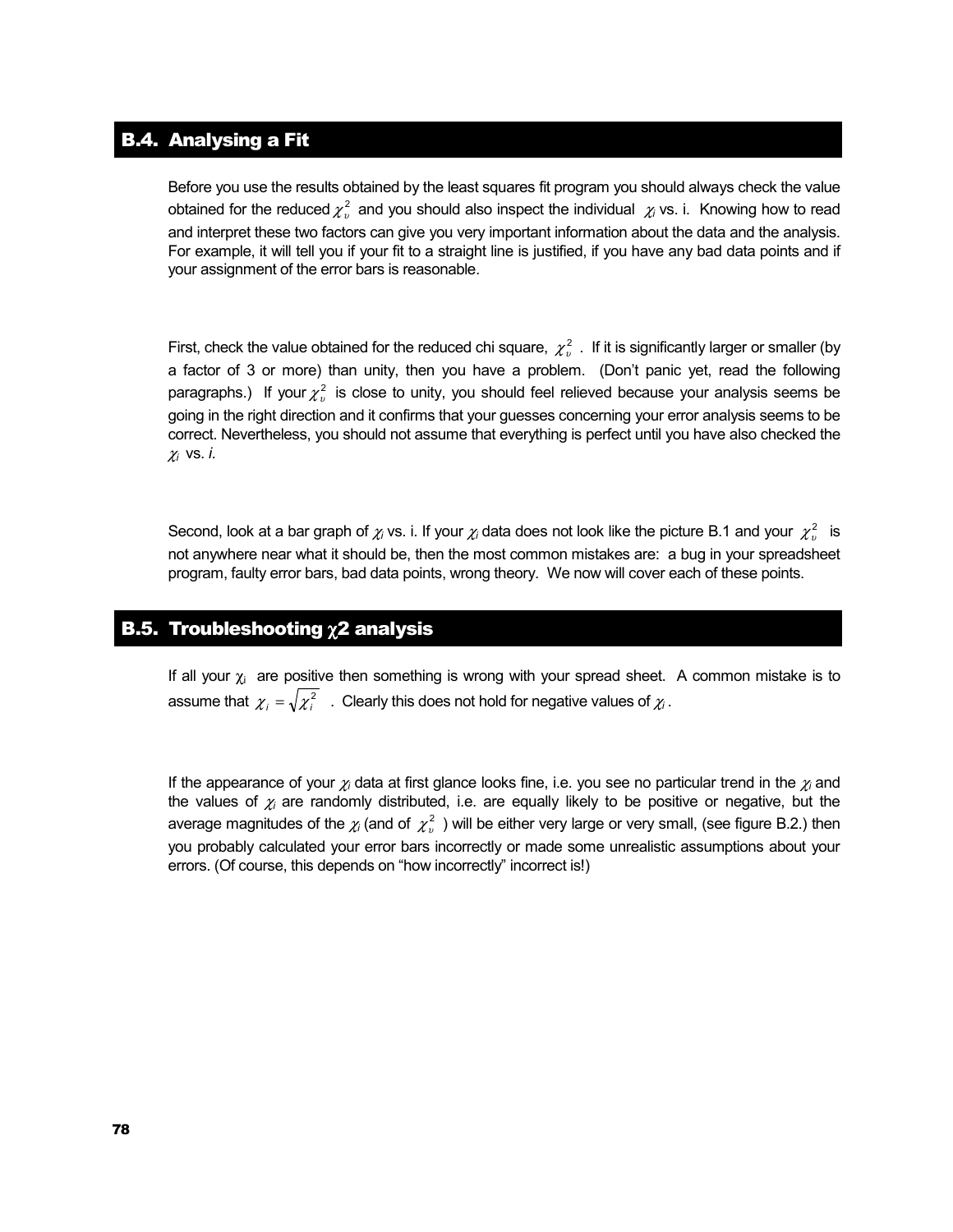

• Figure B.2.

This graph will tell you whether the errors you chose were too large or to small. Remember that  $\chi_i$  is a representation of how many of your error bars you are away from the fitted result. If your error bars were too large, then on the average you will be much less than one unit away from the fitted curve. On the other hand, if your error bars are too small, then on the average you will be many error bars or away from it and your individual  $\chi_i$  will be large! Since  $\chi^2_v$  is a normalized average of all  $\chi_i$ , then it follows that if the magnitudes of the  $\chi_i$  are incorrect and it is very likely that  $\chi^2_\nu$  will be incorrect too!

Assuming that there are no mathematical mistakes in your error analysis, what does it mean if you find (from the  $\chi^2$  analysis) that your errors bars are incorrect? Keep in mind that an error analysis is usually based on some "educated" guesses and the  $\chi^2$  analysis can tell you if these "guesses" were reasonable, i.e., if the assumptions made were too conservative (  $\chi^2_v \ll 1$ ) or too liberal ( $\chi^2_v \gg 1$ ). In any case, if your  $\chi^2_v$  is less than 2 or 3 (sigmas squared), do not bother "fudging" with the errors and stick instead with your original assumptions. If the analysis indicates that you made your errors too small, then it could imply that you have neglected other sources of errors. If it indicates that you made your errors too large then it means your instruments are better than you assumed originally.

#### Bad Data Points

If you have a few bad data points you may see something similar to the picture below. In addition to the two large spikes, indicating the "bad" data points, notice also the "trend" in the  $\chi_i$ :  $\chi_i$  on the left tend to be mostly negative while the ones on the right are mainly positive. This indicates that the fitted line has been skewed from a best fit by the bad data points.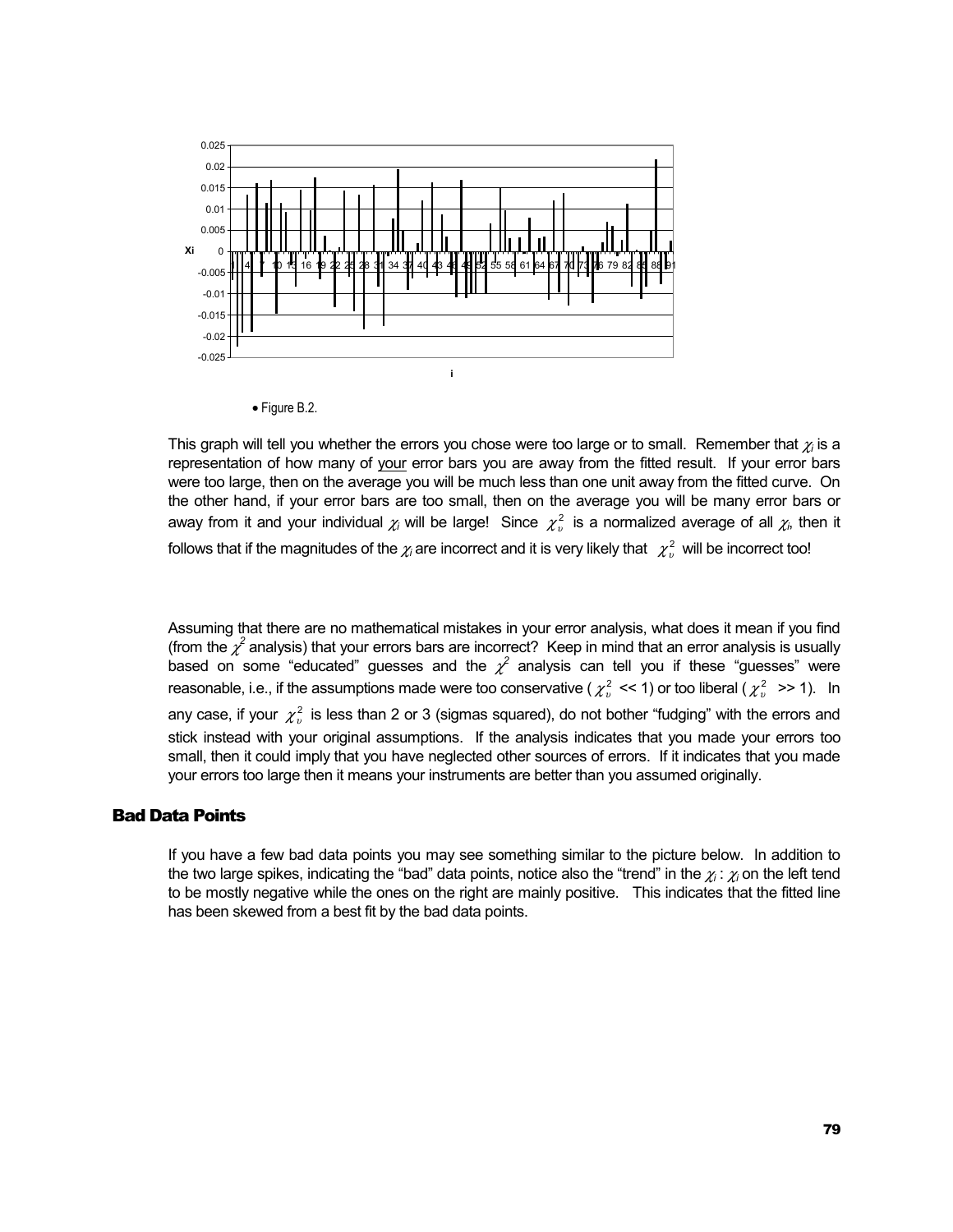

• Figure B.3.

In case you only have a **few** bad data points and if they are **many** sigmas off, you may remove them from your data. Depending on your definition of "few" and "many", you may be entering the more murky side of data analysis. Whenever you are not certain if what you are doing is appropriate or not, then always document exactly what you did with your data; in the analysis section of your report or paper describe how many data points you deleted out of how many and what criterion that you used and then let the reader make the final judgment!

#### Wrong Theory

Sometimes the assumptions made when fitting the data to a straight line were wrong and the fitted data should not have been fitted to a straight line. This happens if the theory that predicates the behavior of the data is incorrect; linearizing it will not help. In reality though, it is much more common that the overall theory is correct but that a small second order effect is present in the data.

For example, the data in figure B.4. below looks fairly linear and a fit results in a  $\chi^2_v$  of 3.8 which is not great but acceptable.



Looking at the  $\chi_i$  of the data from figure B.4 clearly reveals a trend in  $\chi_i$  and shows a small quadratic dependence in addition to the linear one.